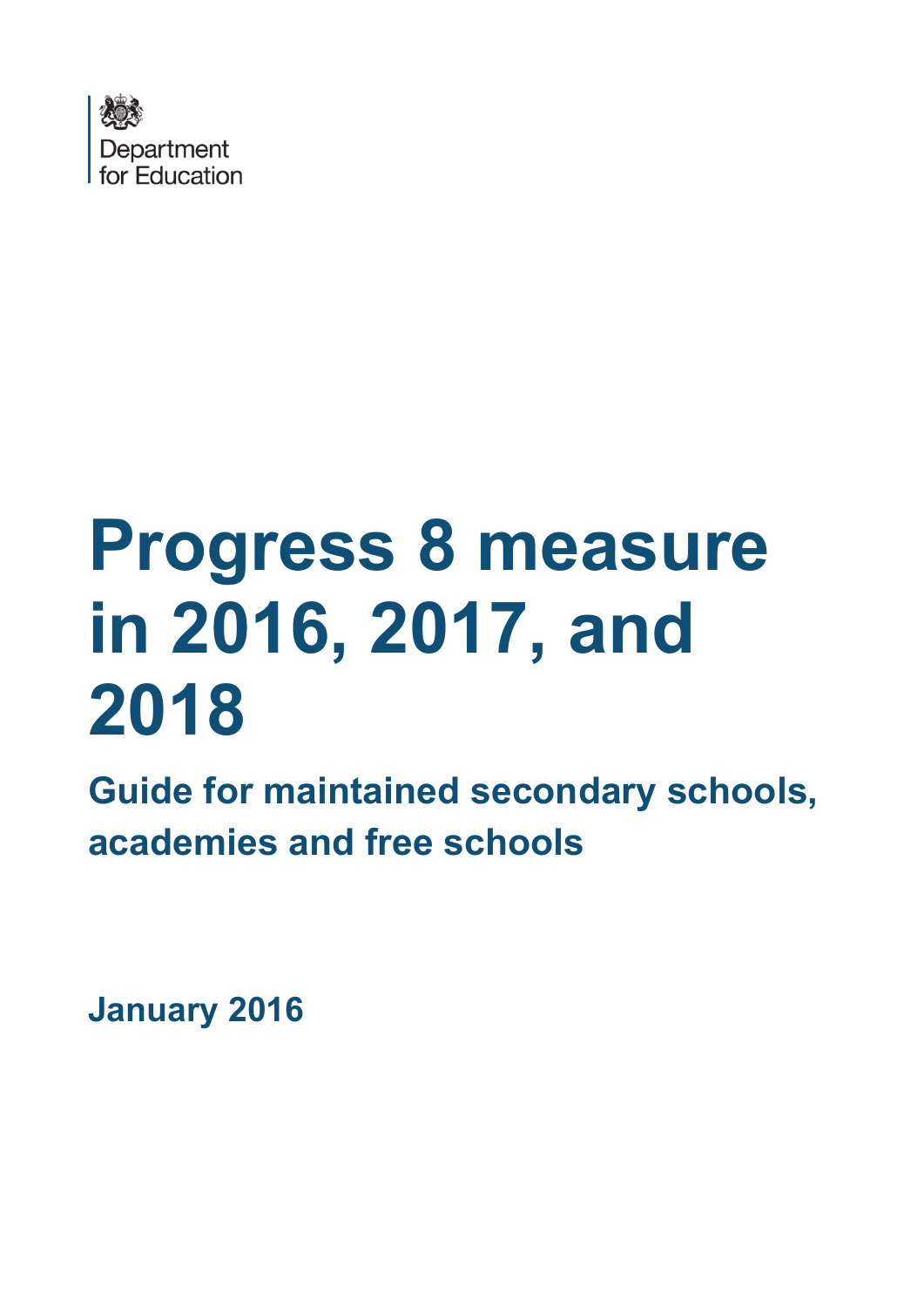# **Contents**

| Table of figures                                                            | 4              |
|-----------------------------------------------------------------------------|----------------|
| Summary                                                                     | 5              |
| A summary of Attainment 8 and Progress 8                                    | 5              |
| Expiry or review date                                                       | 6              |
| Secondary school performance measures                                       | $\overline{7}$ |
| What will be published in the performance tables and RAISE online from 2016 | 7              |
| The 'expected progress' measure                                             | $\overline{7}$ |
| Floor standard                                                              | 8              |
| Calculating Attainment 8 and Progress 8                                     | 9              |
| Qualifications included in the measures                                     | 9              |
| Mathematics qualifications                                                  | 9              |
| <b>English qualifications</b>                                               | 10             |
| Qualifications in the English Baccalaureate (EBacc) subjects                | 10             |
| Science qualifications                                                      | 11             |
| Qualifications in the open element                                          | 11             |
| Level 3 qualifications                                                      | 11             |
| Point scores                                                                | 12             |
| Discounting, pathway and first entry rules                                  | 12             |
| <b>Calculating Attainment 8</b>                                             | 13             |
| <b>Worked Example A</b>                                                     | 13             |
| <b>Worked Example B</b>                                                     | 14             |
| <b>Calculating Progress 8</b>                                               | 16             |
| Calculating a pupil's Progress 8 score                                      | 16             |
| Example of fine level calculation                                           | 16             |
| Worked Example A - continued                                                | 17             |
| Calculating a school Progress 8 score                                       | 18             |
| Worked Example A - continued                                                | 18             |
| Interpreting Progress 8 scores                                              | 18             |
| Confidence intervals                                                        | 19             |
| Impact of the number of qualifications taken on a pupil's Progress 8 score  | 19             |
| Measurement of the progress of pupils with no key stage 2 test results      | 19             |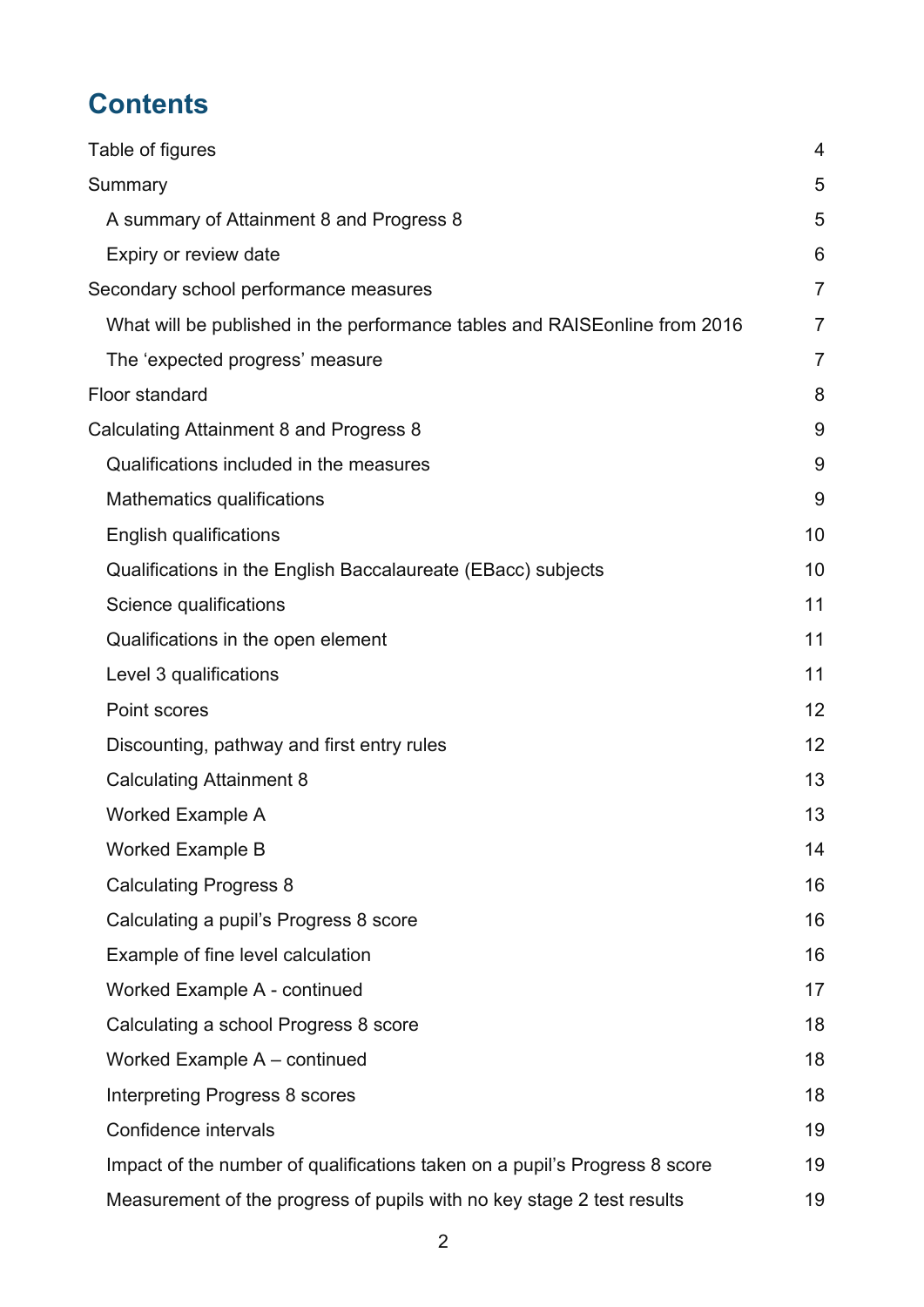| <b>Estimated grades</b>                                                                            | 20 |
|----------------------------------------------------------------------------------------------------|----|
| Pupils reaching their estimated grades                                                             | 21 |
| Setting estimated grades in advance                                                                | 21 |
| Annex A – New point score scales for 2016 (and schools opting in early in 2015), 2017,<br>and 2018 | 22 |
| Worked examples of how to use these tables                                                         | 27 |
| Example A - Calculating the 2016 points for a BTEC First Award                                     | 27 |
| Example B - Calculating the 2017 points for an OCR Cambridge National Certificate 27               |    |
| Annex B - 2015 Attainment 8 estimates                                                              | 29 |
| Annex C – Key stage 2 results used to calculate prior attainment                                   | 30 |
| Annex D - Confidence Intervals                                                                     | 31 |
| Worked example A – continued                                                                       | 32 |
| Annex E – English in the headline performance measures in 2016, 2017, and 2018                     | 33 |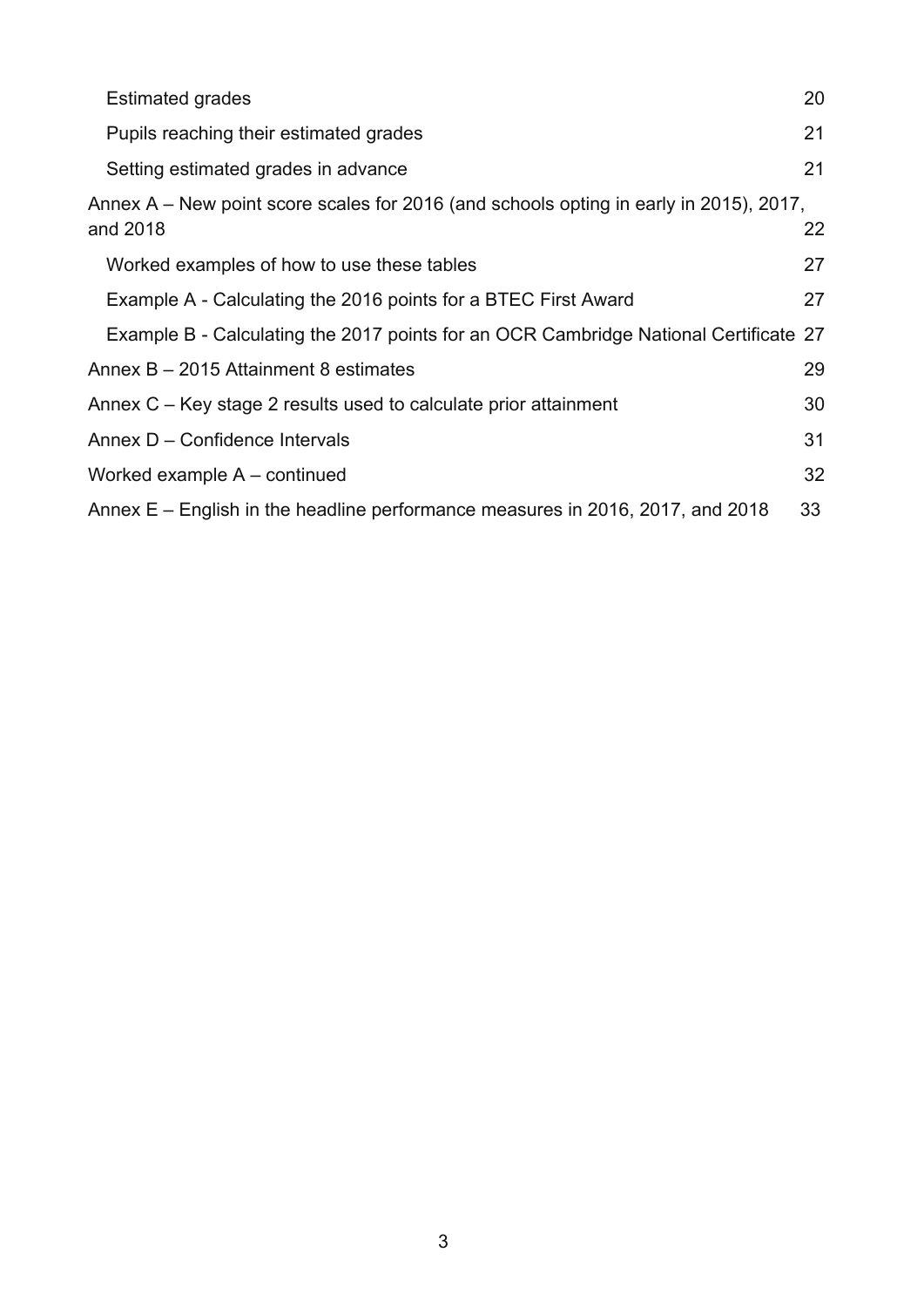# <span id="page-3-0"></span>**Table of figures**

| Table A.4 New point score scales for AS levels and double AS levels26           |  |
|---------------------------------------------------------------------------------|--|
|                                                                                 |  |
| Table A.6 New point score scales for free standing mathematics qualifications27 |  |
|                                                                                 |  |
| Table A.8 New 2017 point score scales for OCR Cambridge National Certificate 28 |  |
|                                                                                 |  |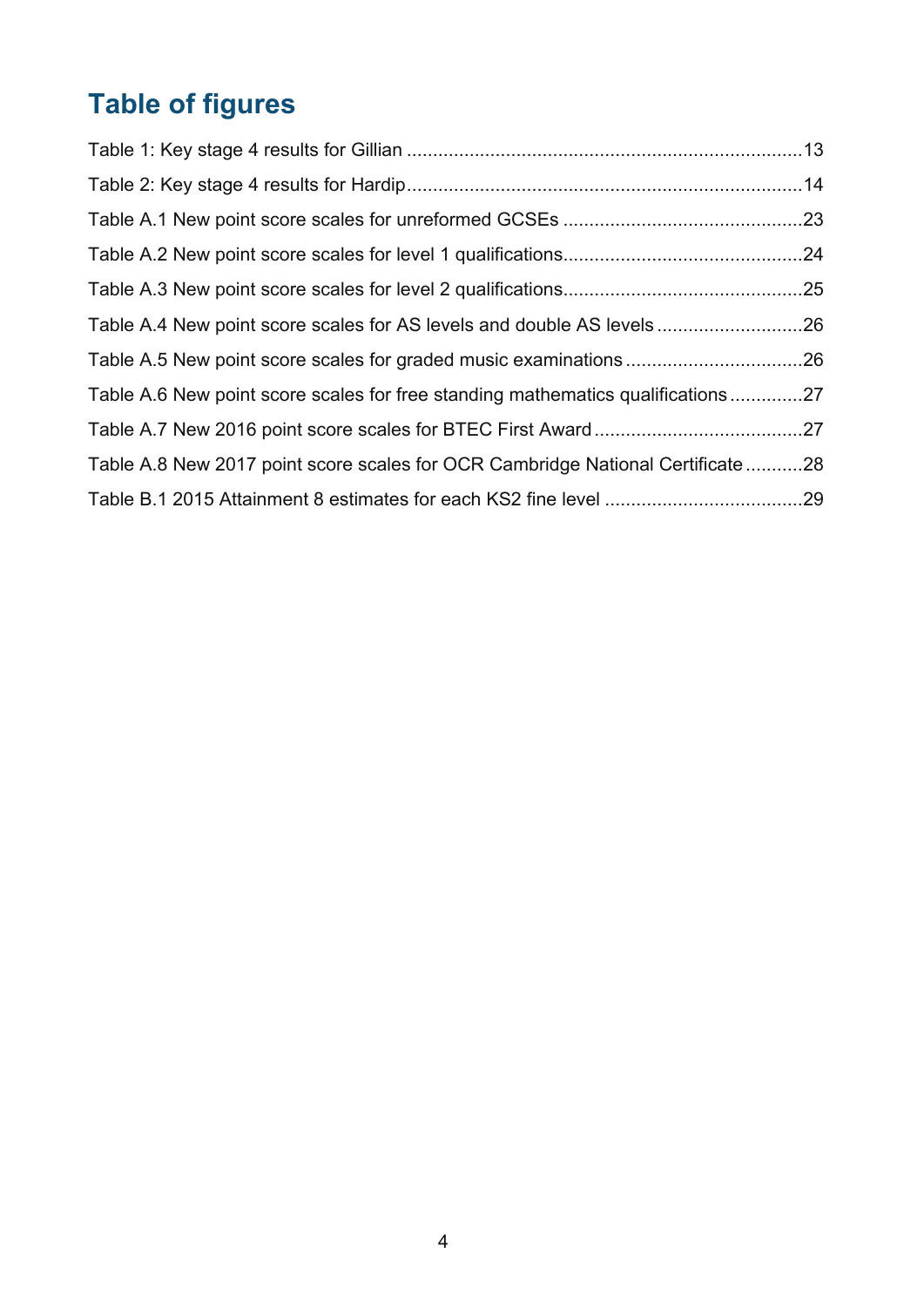# <span id="page-4-0"></span>**Summary**

In October 2013, we announced that a new secondary school accountability system will be implemented from 2016. It will include two new headline measures, Attainment 8 and Progress 8. This document explains how these measures will be calculated in 2016 (and have been calculated in 2015 for schools that chose to adopt the new measures a year early). It also includes changes that will apply in 2017 and 2018.

Schools had the option to adopt the new performance measures a year early in 2015. A list of these early opt-in schools is available on gov.uk [https://www.gov.uk/government/publications/progress-8-school-performance-measure](https://www.gov.uk/government/publications/progress-8-school-performance-measure-early-opt-in-schools)[early-opt-in-schools.](https://www.gov.uk/government/publications/progress-8-school-performance-measure-early-opt-in-schools)

## <span id="page-4-1"></span>**A summary of Attainment 8 and Progress 8**

Progress 8 aims to capture the progress a pupil makes from the end of primary school to the end of secondary school. It is a type of value added measure, which means that pupils' results are compared to the actual achievements of other pupils with the same prior attainment.

The new performance measures are designed to encourage schools to offer a broad and balanced curriculum with a focus on an academic core at key stage 4, and reward schools for the teaching of all their pupils, measuring performance across 8 qualifications. Every increase in every grade a pupil achieves will attract additional points in the performance tables.

Progress 8 will be calculated for individual pupils solely in order to calculate a school's Progress 8 score, and there will be no need for schools to share individual Progress 8 scores with their pupils. Schools should continue to focus on which qualifications are most suitable for individual pupils, as the grades pupils achieve will help them reach their goals for the next stage of their education or training.

Attainment 8 will measure the achievement of a pupil across 8 qualifications including mathematics (double weighted) and English (double weighted), 3 further qualifications that count in the English Baccalaureate (EBacc) measure and 3 further qualifications that can be GCSE qualifications (including EBacc subjects) or any other non-GCSE qualifications on the DfE approved list. The details of how qualifications are included in the measure are set out on pages 9-12 of this document.

The Attainment 8 and Progress 8 calculations are described on pages 13-19.

A Progress 8 score will be calculated for each pupil by comparing their achievement – their Attainment 8 score – with the average Attainment 8 score of all pupils nationally who had a similar starting point (or 'prior attainment'), calculated using assessment results from the end of primary school. The greater the Progress 8 score, the greater the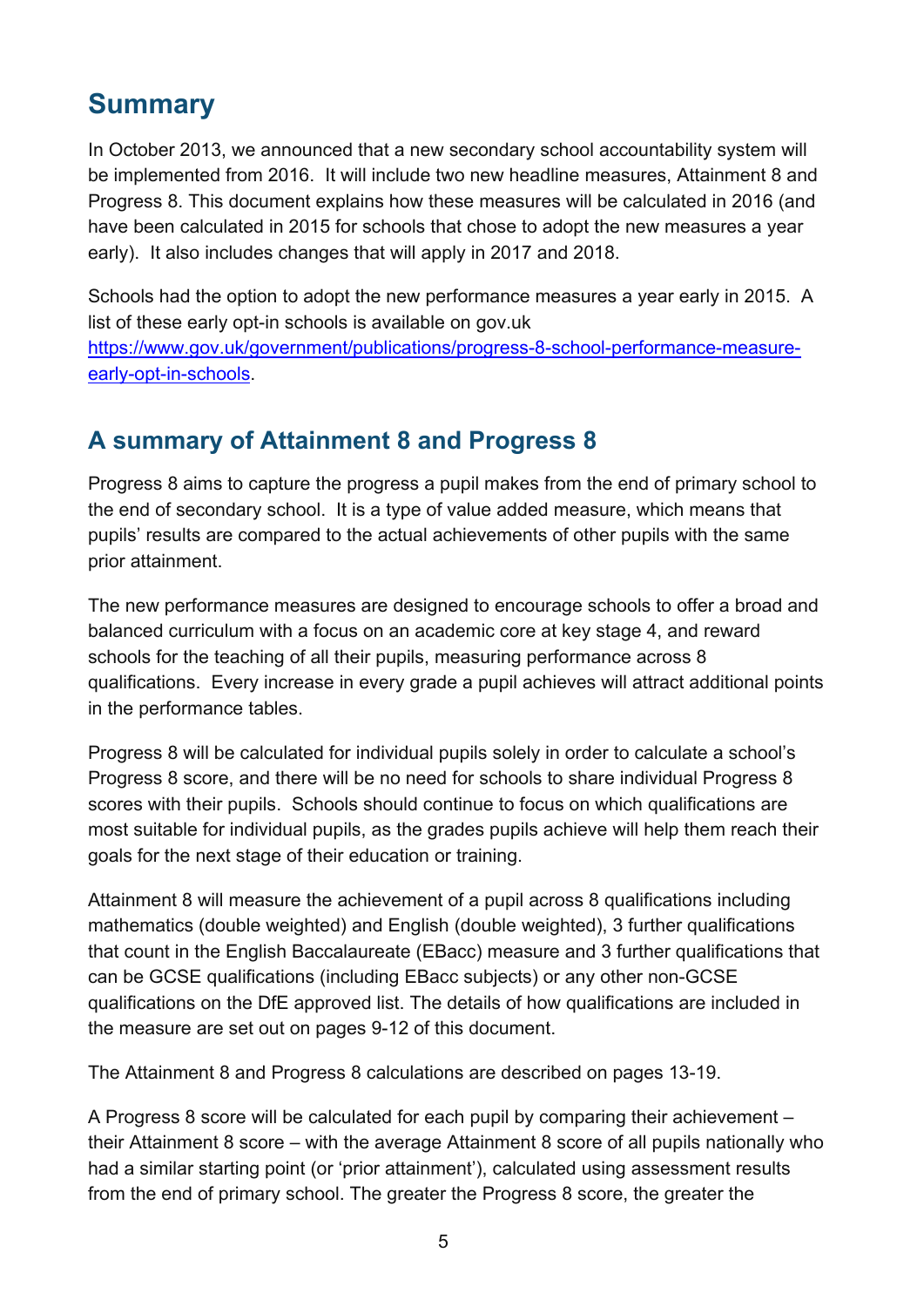progress made by the pupil compared to the average of pupils with similar prior attainment. More information about the results used to calculate prior attainment is included on pages 16-17.

A school's Progress 8 score will be calculated as the average of its pupils' Progress 8 scores. It will give an indication of whether, as a group, pupils in the school made above or below average progress compared to similar pupils in other schools.

Attainment 8 and Progress 8 scores have been published in the 2015 performance tables for schools that have adopted the new performance measures a year early. We have provided schools that have not opted in early with Attainment 8 and Progress 8 data based on 2015 results to help them plan for the implementation of Progress 8 in 2016. We are not publishing this information for schools that have not opted in early as it reflects curriculum decisions that schools made before Progress 8 was announced and we do not want schools to be judged on a measure which they were not aware of when pupils started their courses.

#### <span id="page-5-0"></span>**Expiry or review date**

This guide will next be reviewed before March 2017. It combines and updates the previously published documents on Progress 8:

- Progress 8 school performance measure: Information for school leaders and governing bodies of maintained schools, academies and free schools
- Progress 8 measure in 2016: Technical guide for maintained secondary schools, academies, free schools and FE colleges with 14 to 16 provision

## **Who is this guide for?**

This guide is for:

- School leaders, school staff and governing bodies in all maintained schools, including special schools, academies and free schools
- Local authorities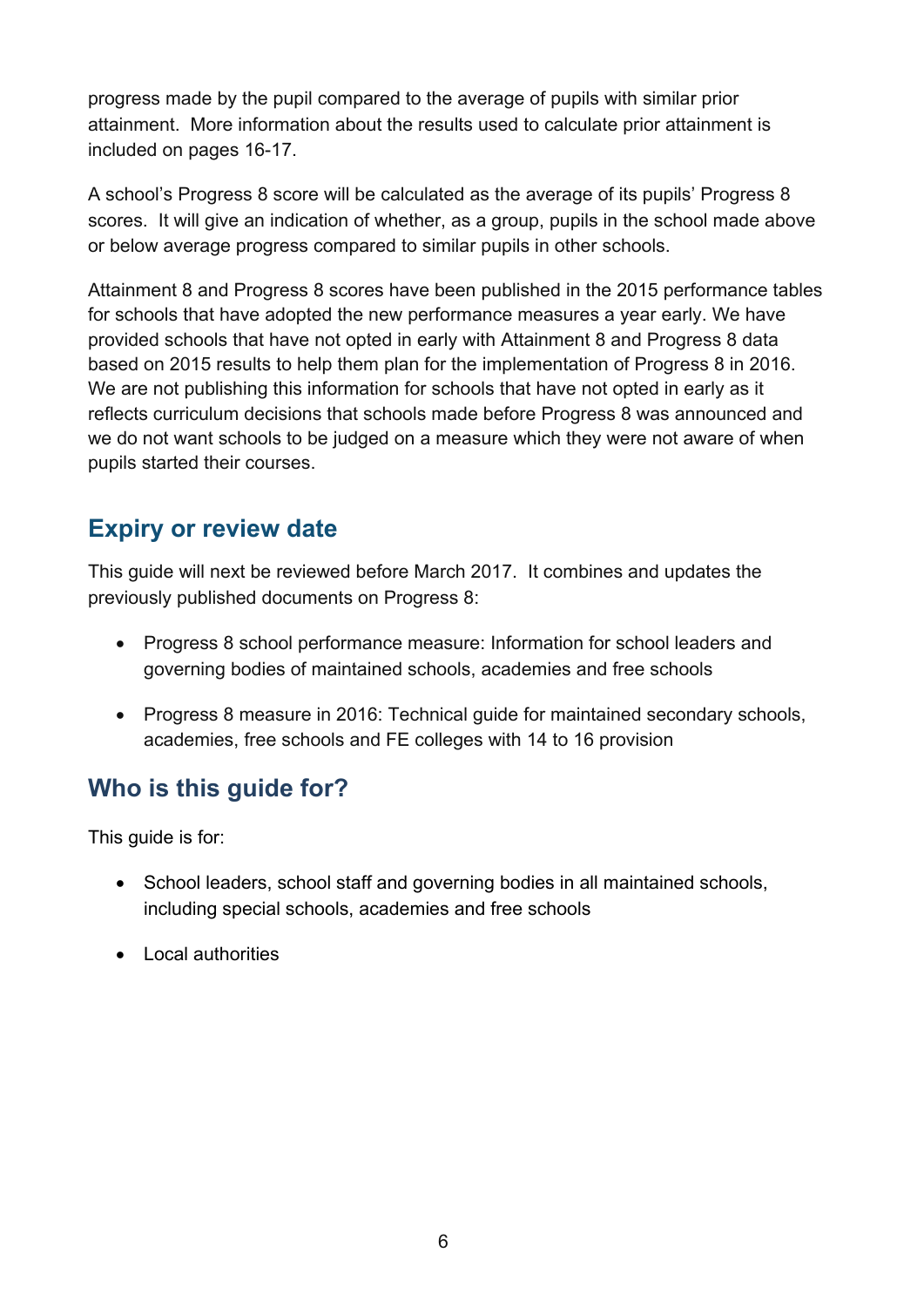## <span id="page-6-0"></span>**Secondary school performance measures**

From 2016, the headline indicator of school performance determining the floor standard will be Progress 8.

## <span id="page-6-1"></span>**What will be published in the performance tables and RAISEonline from 2016**

The headline measures which will appear in the performance tables will be:

- Progress across 8 qualifications
- Attainment across the same 8 qualifications
- Percentage of pupils achieving the threshold in English and mathematics (currently a C grade, grade 5 when new GCSEs in English and mathematics are first reported in performance tables in 2017)
- Percentage of pupils achieving the English Baccalaureate

We are currently consulting on the addition of a fifth headline measure to show the percentage of pupils entered for the English Baccalaureate. The consultation document can be found [here](https://www.gov.uk/government/consultations/implementing-the-english-baccalaureate) and closes on 29 January 2016.

We also plan to introduce a headline measure to show the percentage of pupils who went on to sustained education, employment or training during the year after they finished their key stage 4 qualifications. We currently publish education destination information in the performance tables and all destination information as experimental statistics. We will implement this headline measure once we are sure the statistics are robust.

Further details about what will be published in the performance tables are detailed in the Statement of Intent published each year on the [DfE School and college performance](http://www.education.gov.uk/schools/performance)  [tables website.](http://www.education.gov.uk/schools/performance)

For the schools that opted in a year early in 2015 the new headline measures will be published in the performance tables and in RAISEonline alongside current performance measures information.

## <span id="page-6-2"></span>**The 'expected progress' measure**

The current 'expected progress' measure will no longer appear in performance tables from 2016. The system of levels that underpins this measure has been removed, and so this measure is being phased out.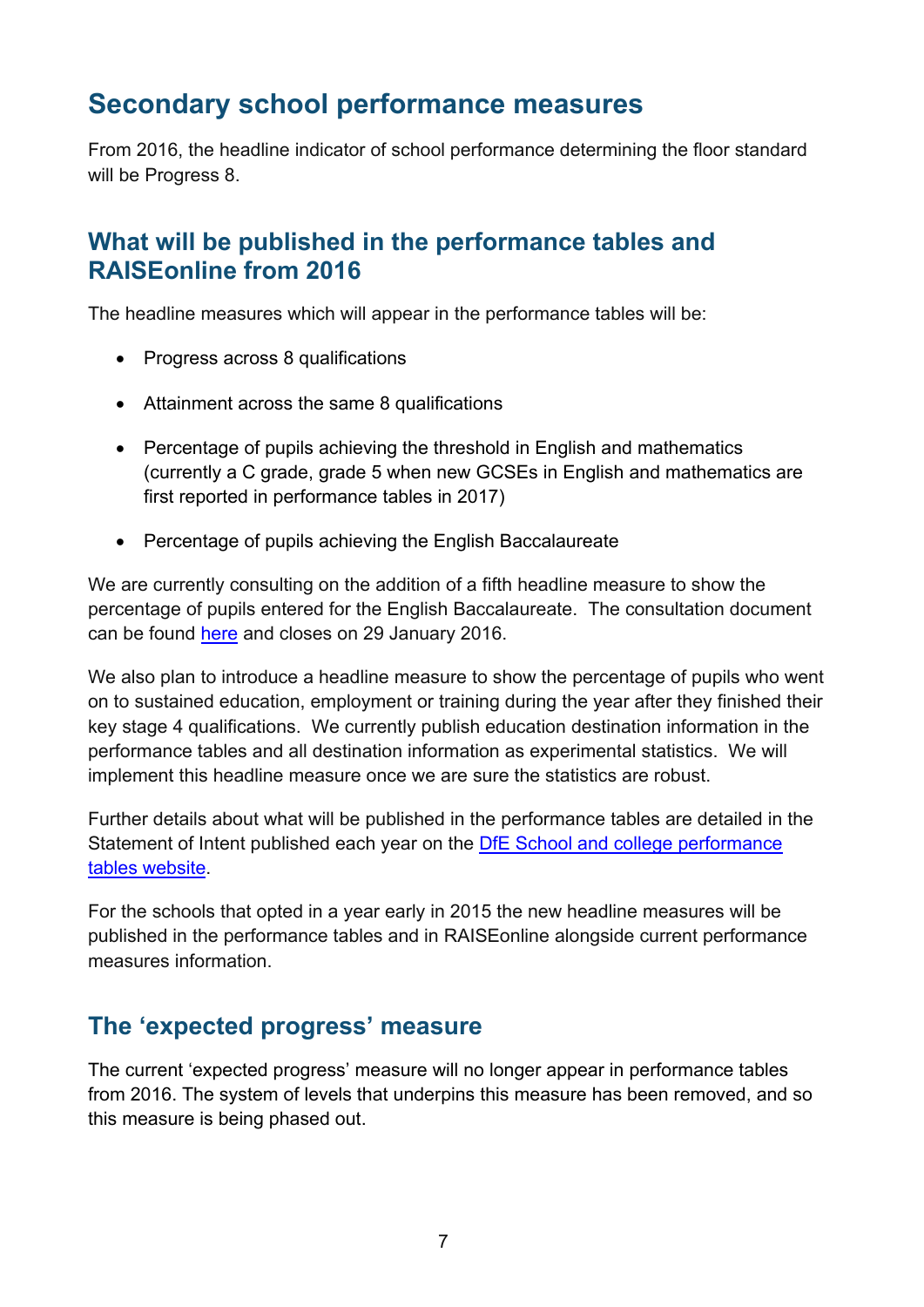## <span id="page-7-0"></span>**Floor standard**

The floor standard for a school is the minimum standard for pupil achievement and/or progress that the Government expects schools to meet.

Floor standards do not apply to special schools, independent schools, pupil referral units, alternative provision or hospital schools. Schools will be excluded from a Progress 8 floor standard in a particular year where they have fewer than 6 pupils at the end of key stage 4, or where less than 50% of pupils have key stage 2 assessments that can be used as prior attainment in the calculations of Progress 8.

In 2016 (or 2015 for those schools that chose to opt in a year early), a school will be below the floor standard if its Progress 8 score is below -0.5, and the upper band of the 95% confidence interval is below zero. If a school's performance falls below this floor standard, then the school may come under scrutiny through inspection. Confidence intervals are explained in more detail on page 18-19 and in **Annex D**.

Schools in which pupils make on average one grade more progress than the national average (a Progress 8 score of +1.0 or above) will be exempt from routine inspections by Ofsted in the calendar year following the publication of the final performance tables.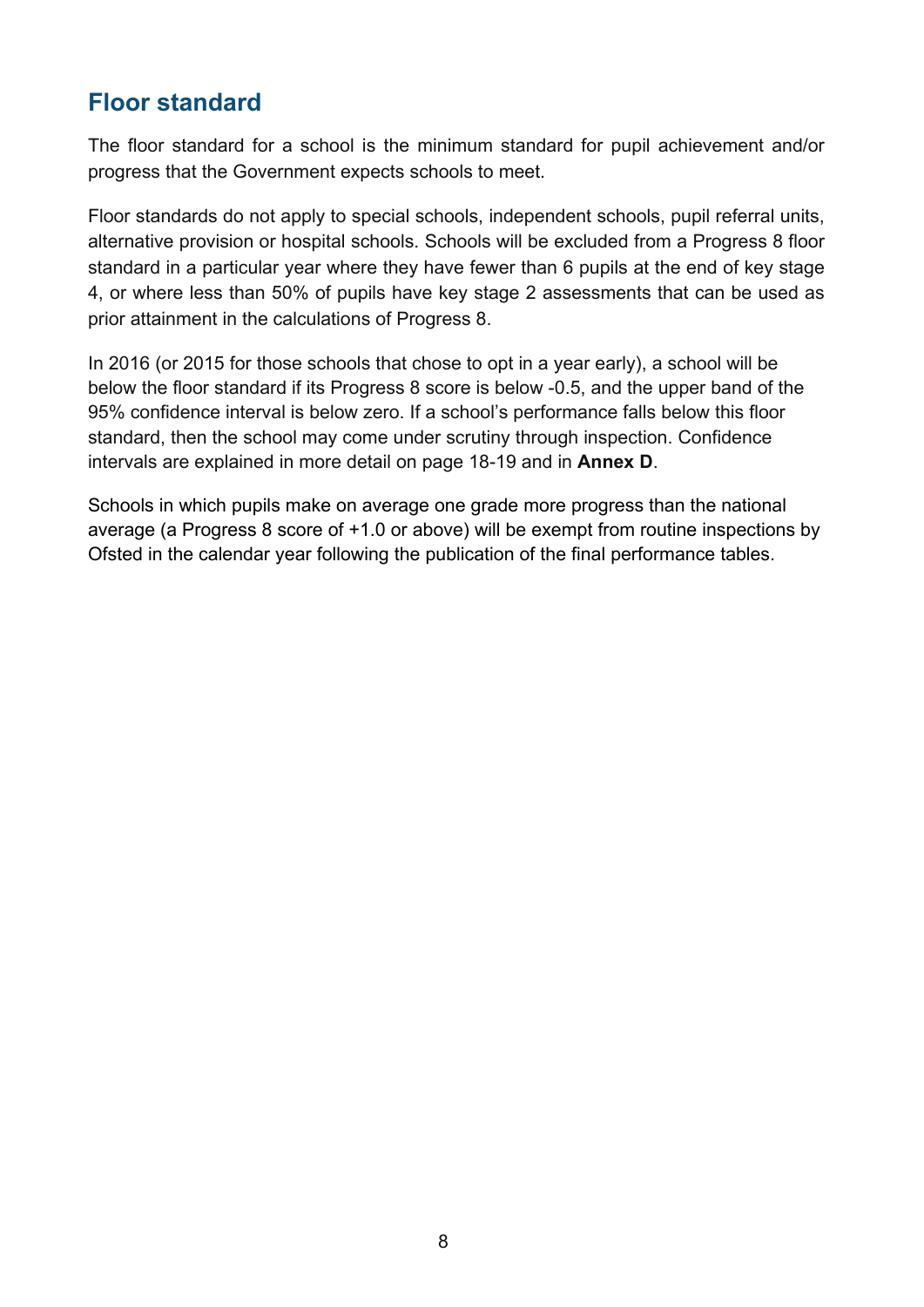# <span id="page-8-0"></span>**Calculating Attainment 8 and Progress 8**

## <span id="page-8-1"></span>**Qualifications included in the measures**

Progress 8 is based on a calculation of pupils' performance across 8 qualifications, called Attainment 8. These qualifications are:

- 1. A double weighted **mathematics** element that will contain the point score of the pupil's English Baccalaureate (EBacc) mathematics qualification.
- 2. An English element based on the highest point score in a pupil's EBacc **English language** or **English literature** qualification. This will be double weighted provided a pupil has taken both qualifications. In 2016 an English (combined) qualification can be included and double weighted.
- 3. An element which can include the three highest point scores from any of the **EBacc** qualifications in science subjects, computer science, history, geography, and languages. For more information see the [list of qualifications](http://www.education.gov.uk/schools/performance/secondary_14/documents.html)  [that count in the EBacc.](http://www.education.gov.uk/schools/performance/secondary_14/documents.html) The qualifications can count in any combination and there is no requirement to take qualifications in each of the 'pillars' of the EBacc.
- 4. The remaining element contains the three highest point scores in any three **other** subjects, including English language or literature (if not counted in the English slot), further GCSE qualifications (including EBacc subjects) or any other non-GCSE qualifications on the DfE approved list. For more information see the list of qualifications that will be included in the [2016 key stage 4](https://www.gov.uk/government/uploads/system/uploads/attachment_data/file/287489/2016_KS4_Publication_list_revised_March14.pdf)  [performance tables,](https://www.gov.uk/government/uploads/system/uploads/attachment_data/file/287489/2016_KS4_Publication_list_revised_March14.pdf) [2017 key stage 4 performance tables,](https://www.gov.uk/government/uploads/system/uploads/attachment_data/file/402358/Technical_Awards_2017_list.pdf) and the [2018 key](https://www.gov.uk/government/publications/2018-performance-tables-technical-and-vocational-qualifications)  [stage 4 performance tables.](https://www.gov.uk/government/publications/2018-performance-tables-technical-and-vocational-qualifications)

If a pupil has not taken the maximum number of qualifications that count in each group then they will receive a point score of zero where a slot is empty.

## <span id="page-8-2"></span>**Mathematics qualifications**

This element of Progress 8 is double weighted. Only mathematics qualifications which also count towards the EBacc can count in the mathematics slot. From 2017 only the new reformed GCSEs in mathematics or AS levels in mathematics or further mathematics will count towards the EBacc and in the mathematics slot of Progress 8.

If a pupil takes the mathematics linked pair GCSEs (Methods in Mathematics and Applications of Mathematics) the two results will be added together for the mathematics slot in Progress 8. These qualifications will count in the performance tables for the last time in 2016.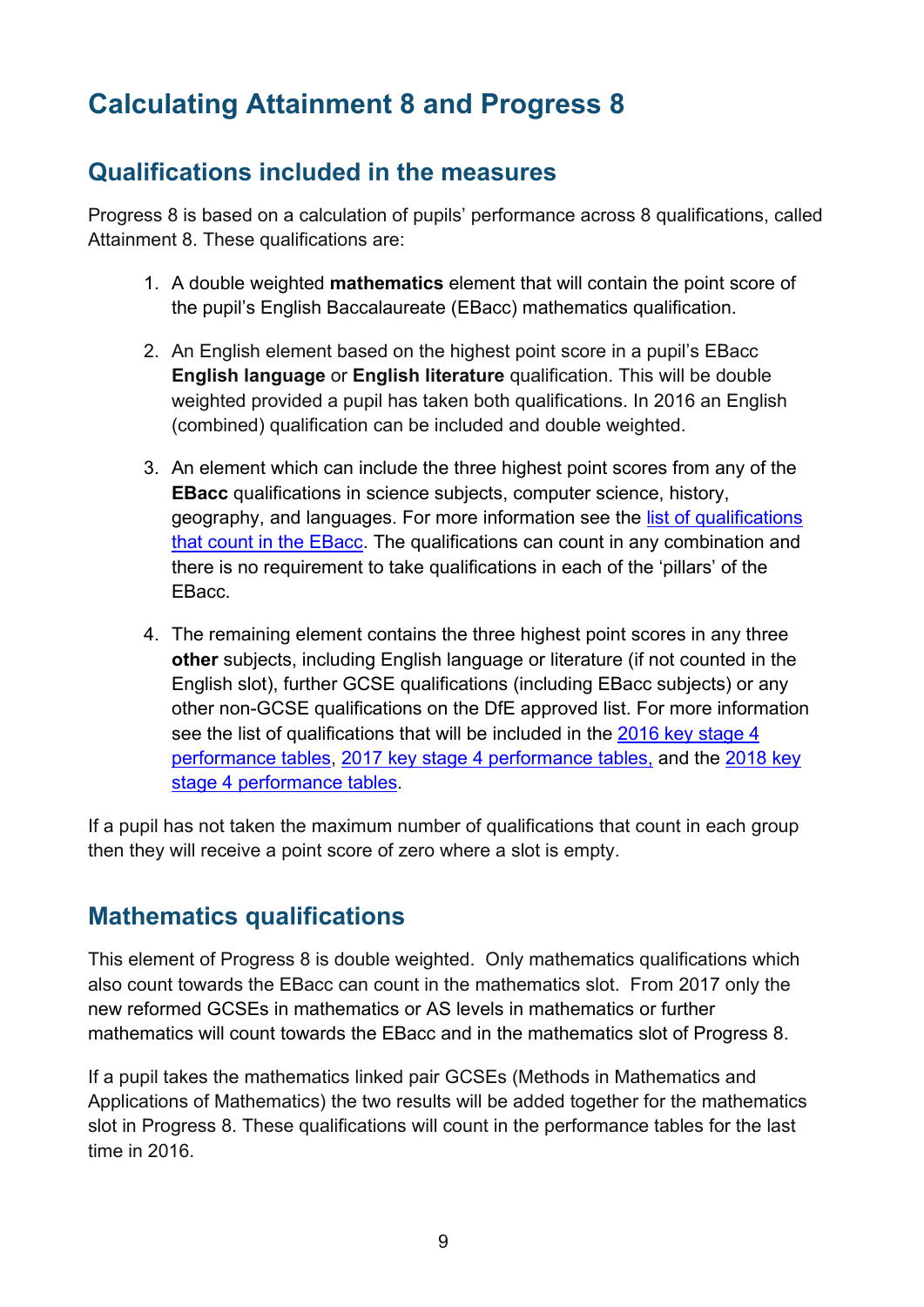Where a pupil has taken more than one EBacc mathematics qualification (except for the mathematics linked pair GCSEs), qualifications which are not used in the mathematics slot will not count elsewhere in Progress 8[1](#page-9-2).

Approved mathematical type qualifications that do not count towards the EBacc, e.g. GCSE statistics, will be counted in a slot in the 'open' element of Progress 8 regardless of whether or not a pupil has also taken an EBacc mathematics qualification.

Level 3 Free Standing Mathematics Qualifications will only count in a slot in the 'open' element, and will only count if a pupil has not taken an EBacc mathematics qualification.

## <span id="page-9-0"></span>**English qualifications**

If a student sits both English language and English literature, the higher grade is doubleweighted in the English slot. The lower grade can count in a slot in the 'open' element of subjects (not in the EBacc element). The combined English language and literature qualification will be available for the last time in 2016 and will be double-weighted in the Progress 8 measure.

If only GCSE English literature or English language is taken then this qualification will count in the English slot, but will not be double-weighted.

From 2017 only the new reformed GCSEs in English language and English literature, AS English language, AS English literature and AS English language and literature will count towards the EBacc and in the English slot of Progress 8.

An explanation of how English counts towards other headline performance table measures is provided at **Annex E**.

## <span id="page-9-1"></span>**Qualifications in the English Baccalaureate (EBacc) subjects**

Only qualifications that count towards the EBacc measure can be included in the Progress 8 slots reserved for EBacc qualifications.

Mathematics cannot be included in the EBacc element. English literature and English language cannot be included in the EBacc element. The best of these qualifications will count in the 'English' slot, and the other can count in the 'open' element.

There are no other stipulations about the types of EBacc subjects which can count in the three slots of the EBacc element. Any combination of EBacc subjects can be used to fill these slots, including for example:

 $\overline{a}$ 

<span id="page-9-2"></span><sup>1</sup> First entry and discounting rules as set out on page 13 still apply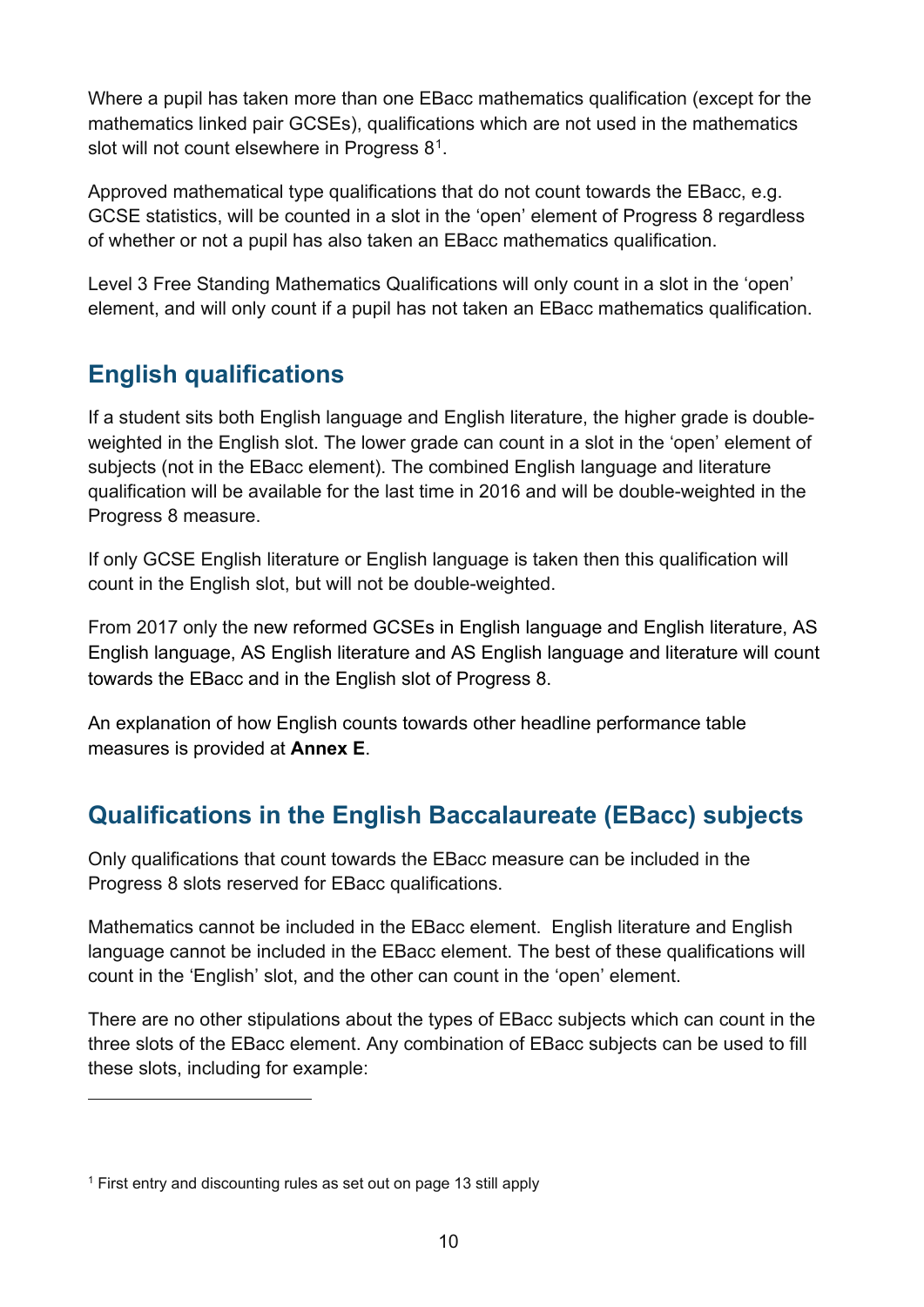- Biology, Chemistry, French; or
- Spanish, French, German; or
- History, Geography, Spanish.

#### <span id="page-10-0"></span>**Science qualifications**

All students have to study some science up to the age of 16. The key stage 4 science curriculum is compulsory in maintained schools, and academies are required to provide a broad and balanced curriculum, including English, mathematics and science, up to the age of 16.

In 2016 and 2017, core and additional science GCSE will take up one slot each in the Progress 8 measure. Core science GCSE alone will take up one slot – a pupil does not have to take additional science for core science to count in Progress 8. Separate GCSEs in biology, chemistry, physics and computer science each take up one slot, and can count in Progress 8 in any combination. The 'double science' level 1/level 2 certificates that are offered by some awarding organisations can take up two slots where this represents the highest relevant grades achieved (provided they are recognised for inclusion in performance tables). Depending on the grades achieved by the pupil in other qualifications, it may only be necessary to fill one slot. All these qualifications can count in the EBacc slots in the measure.

#### **Changes to science GCSEs**

New science GCSEs will be available for teaching from September 2016, with the first examinations in summer 2018. There will be single science GCSEs (biology, chemistry, physics and computer science) and a combined science (double award). GCSE Single science GCSEs in biology, chemistry, physics and computer science will each take up one slot, and can count in Progress 8 in any combination. The combined science (double award) can take up two slots where this represents the highest relevant grades achieved.

#### **Qualifications in the 'open' element**

Up to three GCSE qualifications (including EBacc subjects not used to fill the slots in the EBacc element) and/or non-GCSE qualifications from the approved list for the year in question can count towards the three slots in the 'open' element in the Progress 8 measure.

From 2017, approved non-GCSE qualifications are those that develop technical and practical skills not usually acquired through general education and are categorised as Technical Awards.

## <span id="page-10-1"></span>**Level 3 qualifications**

AS levels will count in the appropriate element of the Progress 8 measure for their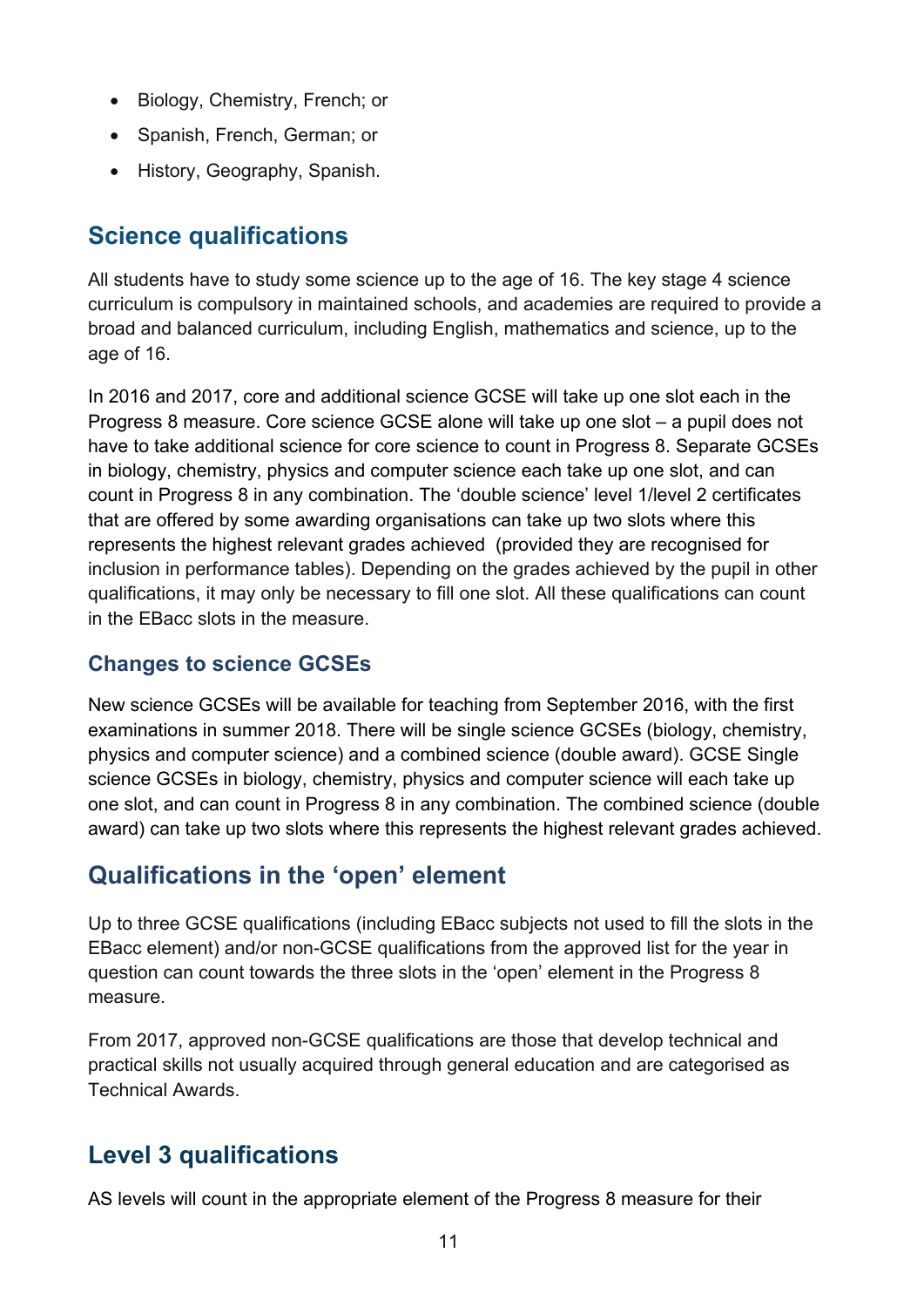subject (for example, mathematics AS-levels will count in the mathematics slot, a French AS-level in the 'EBacc group', and an Art AS-level in the 'open' element). If a GCSE in the same subject has been taken the AS-level will always count in Progress 8 and the GCSE will not count, even if the AS has a lower point score than the GCSE. AS-levels at grades A and B will score higher points in Progress 8 than an A\* at GCSE.

Level 3 qualifications not included in the EBacc list can only count in an 'open' slot. This includes Free Standing Mathematics qualifications and Asset Languages Ladder qualifications.

Free Standing Mathematics Qualifications will only count in an 'open' slot if a pupil has not taken an EBacc mathematics qualification.

Asset Language Ladder qualifications will only count in an 'open' slot if the pupil has not taken a GCSE in the same language.

One graded music qualification can count in the 'open' element of Progress 8, and can count alongside GCSE music.

#### <span id="page-11-0"></span>**Point scores**

The point score scale for performance table measures in 2016 will change from the current 16-58 scale to a 1-8 point scale, where 1 is equivalent to a grade G GCSE and an increase in one point represents an increase of one GCSE grade up to 8, which is equivalent to an A\* GCSE. Different grades in non-GCSE qualifications will also be given a score on this scale.

In 2017, reformed GCSE qualifications in English and mathematics will be included for the first time in the Progress 8 measure. Further reformed GCSEs will be introduced in 2018 and 2019.

These qualifications will have a new grading scale that uses the numbers 1 to 9 to identify levels of performance (as will other reformed GCSEs once they are introduced over the following two years). Points will be allocated to the new GCSEs on a 1-9 point scale corresponding to the new 1 to 9 grades, e.g. a grade 9 will get 9 points in the performance measures.

During this transition period where a combination of reformed and old style GCSEs can count towards performance measures, point scores from old style GCSEs will be mapped onto the 1-9 scale (see **Annex A**) and the Progress 8 measure calculated on this basis.

<span id="page-11-1"></span>The point scores for different types of qualifications in 2016, 2017, and 2018 can be found in **Annex A**.

When a reformed GCSE is introduced in the performance tables, an early entry to the unreformed GCSE in the same subject will not count in the performance tables.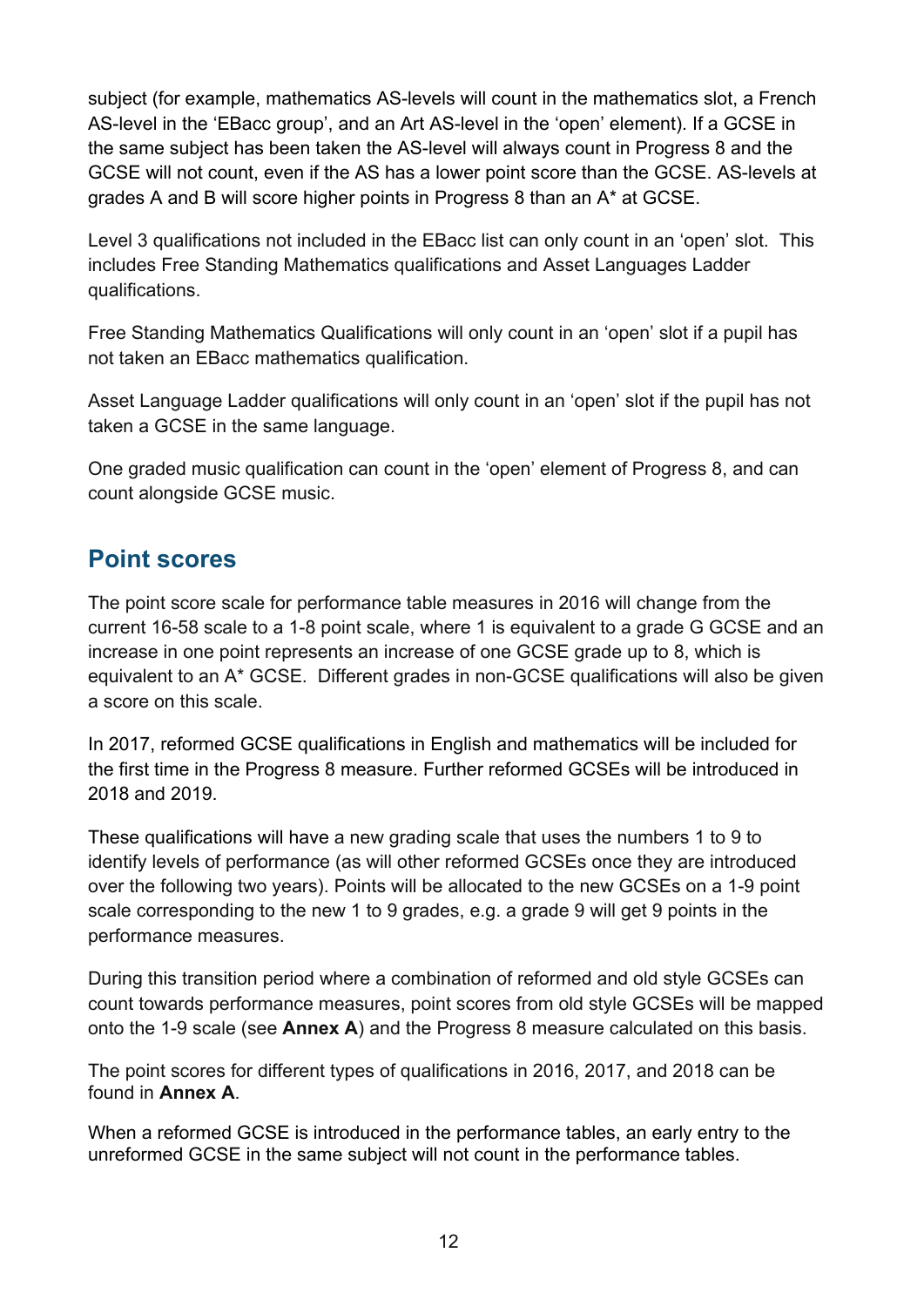## **Discounting, pathway and first entry rules**

Discounting ensures that, where a pupil has taken two or more qualifications with a significant overlap in content, the performance tables only give credit once for teaching a single course of study.

[Rules for first entry in a particular subject](https://www.gov.uk/government/news/changes-to-early-entry-at-gcse) will still apply under Progress 8, as will rules for pathways in English, mathematics and science qualifications. Guidance on discounting and pathway rules can be found in the [RAISEonline document library.](https://www.raiseonline.org/documentlibrary/ViewDocumentLibrary.aspx)

## <span id="page-12-0"></span>**Calculating Attainment 8**

#### <span id="page-12-1"></span>**Worked Example A**

Table 1 sets out how the Attainment 8 score would be calculated for a particular pupil, Gillian.

<span id="page-12-2"></span>

| ID              | <b>Qualification</b>              | <b>Grade</b>         | <b>Points</b>  | <b>Included in</b><br>the measure | <b>Element</b> | Doubled?       | <b>Total</b><br>points |
|-----------------|-----------------------------------|----------------------|----------------|-----------------------------------|----------------|----------------|------------------------|
| Qa1             | <b>GCSE</b><br>mathematics        | $\overline{A}$       | $\overline{7}$ | $\checkmark$                      | Maths          | $\checkmark$   | 14                     |
| Qa2             | <b>GCSE English</b><br>language   | $\mathsf{A}^{\star}$ | 8              | $\checkmark$                      | English        | $\checkmark$   | 16                     |
| Qa3             | <b>GCSE English</b><br>literature | B                    | 6              | $\checkmark$                      | Other          | $\pmb{\times}$ | 6                      |
| Qa4             | <b>GCSE</b> additional<br>science | B                    | $6\phantom{1}$ | $\checkmark$                      | EBacc          | $\pmb{\times}$ | 6                      |
| Qa5             | <b>GCSE</b> art                   | $\mathsf{C}$         | 5              | $\checkmark$                      | Other          | ×              | 5                      |
| Qa <sub>6</sub> | <b>GCSE</b> core<br>science       | A                    | $\overline{7}$ | $\checkmark$                      | EBacc          | ×              | $\overline{7}$         |
| Qa7             | <b>GCSE French</b>                | $A^*$                | 8              | $\mathbf x$                       |                |                |                        |
| Qa8             | <b>AS Level French</b>            | C                    | $\overline{7}$ | $\checkmark$                      | <b>EBacc</b>   | $\pmb{\times}$ | $\overline{7}$         |
| Qa9             | <b>GCSE Spanish</b>               | B                    | 6              | $\checkmark$                      | Other          | ×              | 6                      |
| Qa10            | <b>GCSE religious</b><br>studies  | D                    | $\overline{4}$ | ×                                 |                |                |                        |

#### **Table 1: Key stage 4 results for Gillian**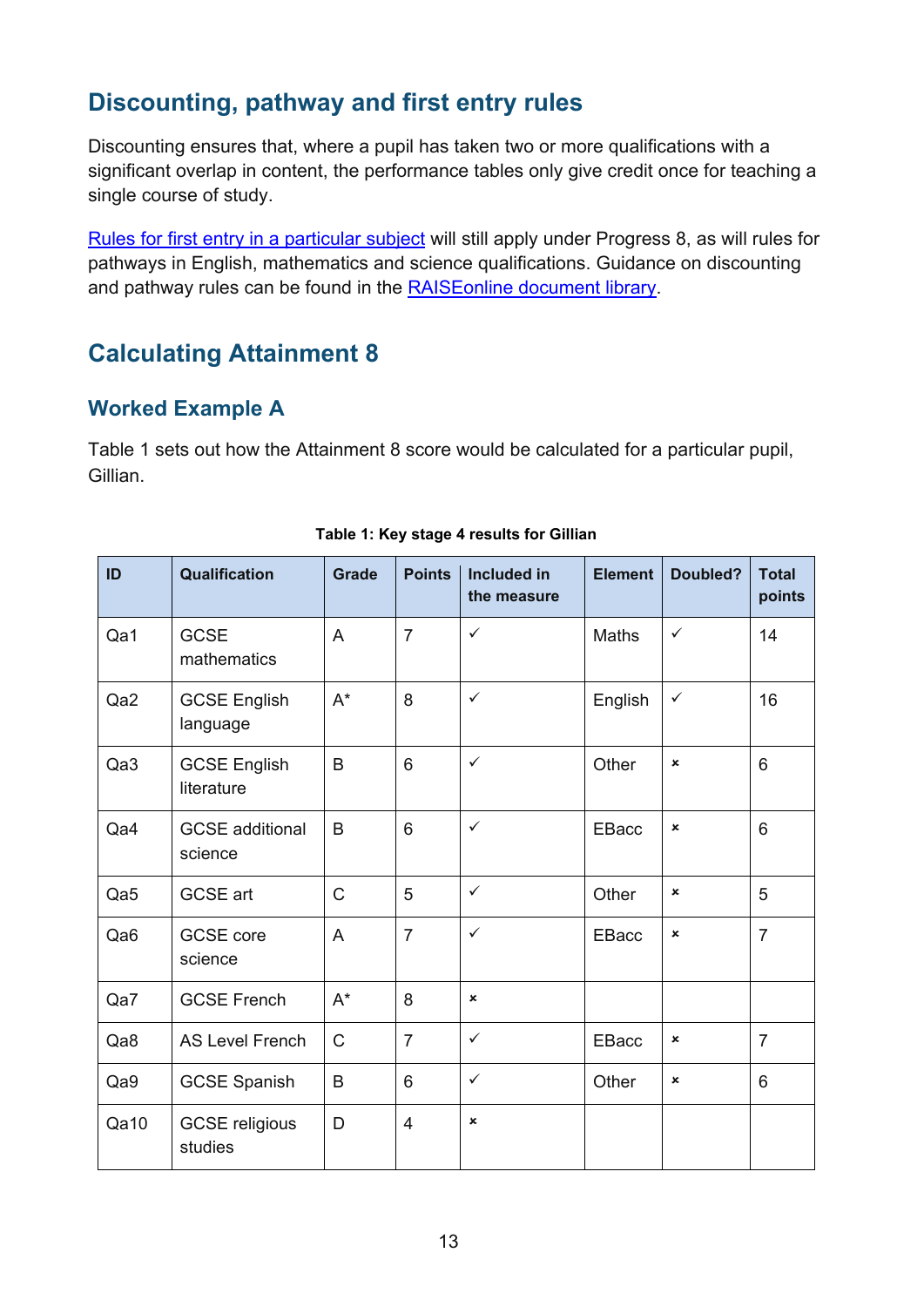Referring to the IDs of qualifications above, the following illustrates the calculation of the Attainment 8 score for Gillian:



**Attainment 8 score** = (Qa1 + Qa1) + (Qa2 + Qa2 as taken English literature) + Qa4 + Qa6 + Qa8 + Qa3 + Qa5 + Qa9 = (*7 + 7) + (8 +8) + 6 + 7 + 7 + 6 +5 +6*  = **67** 

Dividing the Attainment 8 score by 10 gives a pupil's average grade. In this case it is 6.7, between GCSE grades A and B.

#### <span id="page-13-0"></span>**Worked Example B**

Table 2 sets out how the Attainment score would be calculated for another pupil, Hardip.

<span id="page-13-1"></span>

| ID                          | Qualification                                                                    | Grade        | <b>Points</b> | <b>Included in</b><br>the measure | <b>Element</b> | Doubled?                  | <b>Total</b><br>points |
|-----------------------------|----------------------------------------------------------------------------------|--------------|---------------|-----------------------------------|----------------|---------------------------|------------------------|
| Q <sub>b</sub> 1            | <b>GCSE Mathematics</b>                                                          | D            | 4             | $\checkmark$                      | <b>Maths</b>   | ✓                         | 8                      |
| Q <sub>b</sub> 2            | <b>GCSE English</b><br>Language                                                  | $\mathsf{C}$ | 5             | $\checkmark$                      | English        | $\boldsymbol{\mathsf{x}}$ | 5                      |
| Q <sub>b</sub> 3            | <b>GCSE</b> core science                                                         | $\mathsf{C}$ | 5             | ✓                                 | <b>EBacc</b>   | $\pmb{\times}$            | 5                      |
| Q <sub>b</sub> 4            | <b>BTEC First Award</b><br>in Hospitality                                        | Merit        | 6             | $\checkmark$                      | Other          | $\boldsymbol{\mathsf{x}}$ | 6                      |
| Q <sub>b</sub> <sub>5</sub> | <b>BTEC First Award</b><br>in Sport                                              | Pass         | 5             | ✓                                 | Other          | $\boldsymbol{\mathsf{x}}$ | 5                      |
| Qb <sub>6</sub>             | <b>Cambridge National</b><br>Certificate in<br><b>Business and</b><br>Enterprise | Pass         | 5             | $\checkmark$                      | Other          | $\boldsymbol{\mathsf{x}}$ | 5                      |
| Qb7                         | <b>NCFE Certificate in</b><br><b>Engineering Studies</b>                         | Pass         | 5             | $\boldsymbol{\mathsf{x}}$         |                |                           |                        |

**Table 2: Key stage 4 results for Hardip**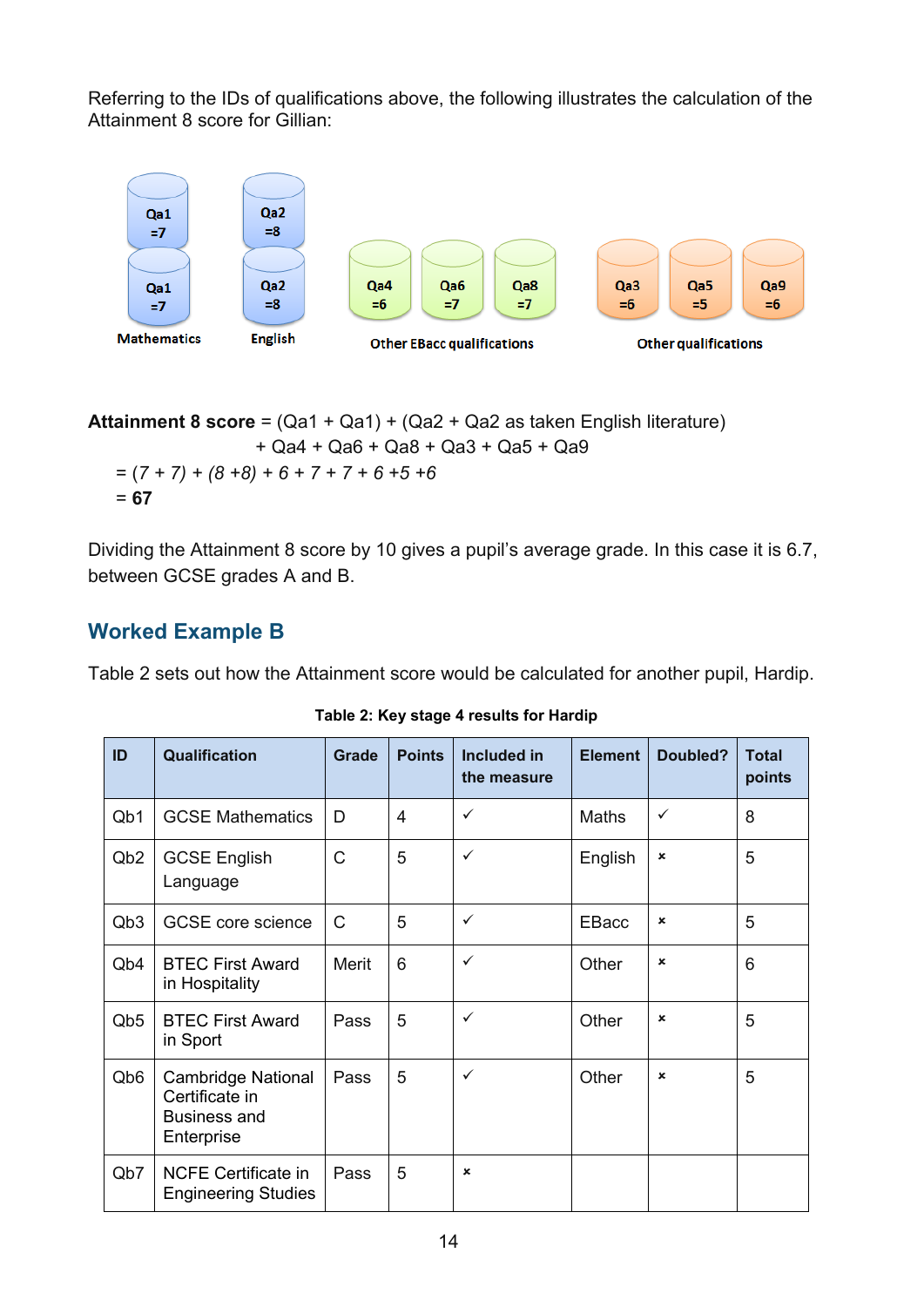Referring to the IDs of qualifications above, the following illustrates the calculation of the Attainment 8 score for Hardip:



**Attainment 8 score** = (Qb1 + Qb1) + (Qb2 + 0) + Qb3 + 0 + 0 + Qb4 + Qb5 + Qb6  $=(4 + 4) + (5 + 0) + 5 + 0 + 0 + 6 + 5 + 5$ = **34**

Dividing the Attainment 8 score by 10 gives a pupil's average grade. In this case it is 3.4, between GCSE grades D and E.

Hardip has not taken English literature, so his score for English language is not doubled. Furthermore, he has taken only one EBacc subject, so he scores zero for two of the three EBacc slots. Only three of his four non-GCSE qualifications are counted.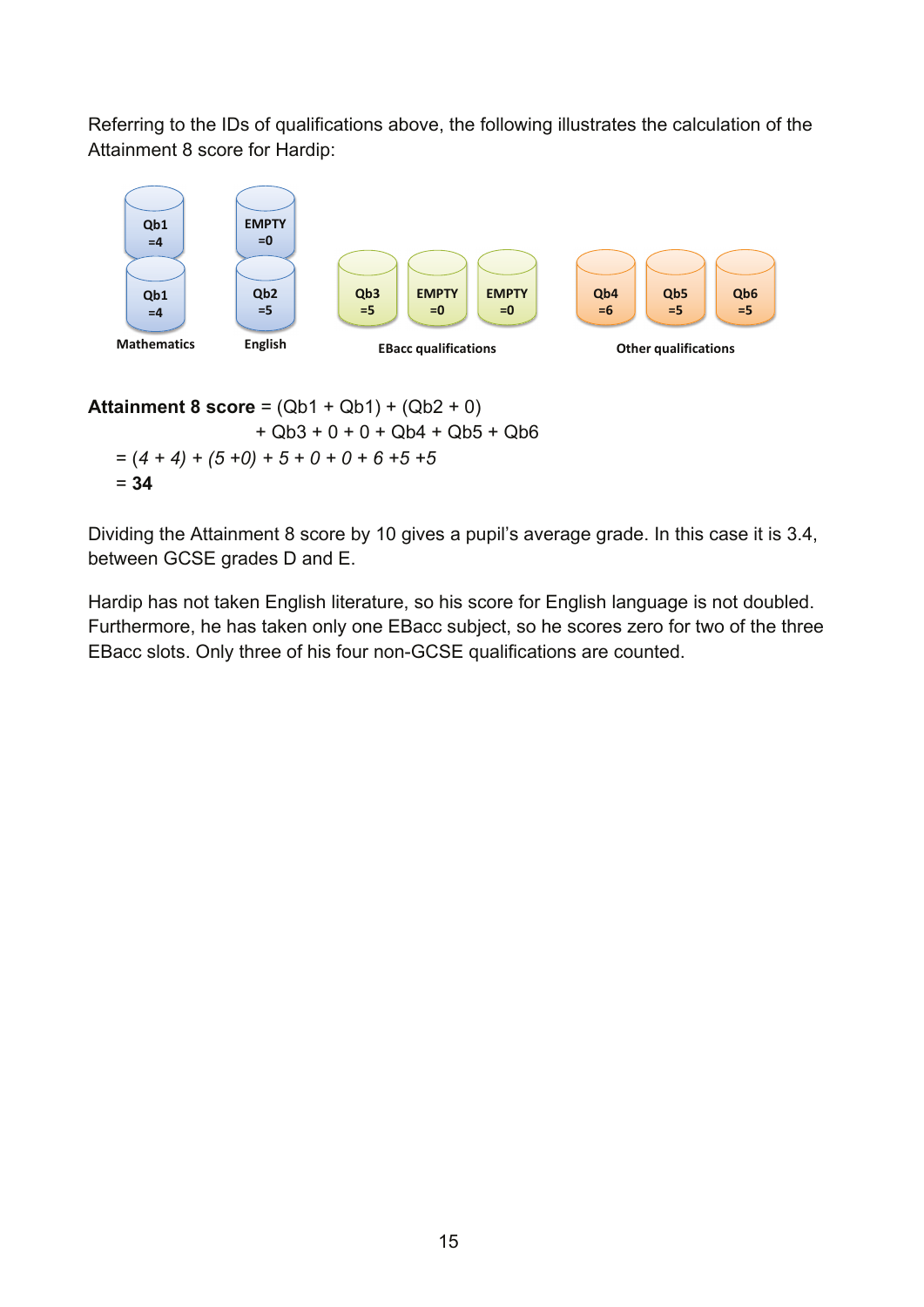# <span id="page-15-0"></span>**Calculating Progress 8**

## <span id="page-15-1"></span>**Calculating a pupil's Progress 8 score**

Progress 8 scores will be calculated for pupils for the sole purpose of calculating the school's Progress 8 score.

A pupil's Progress 8 score is defined as their Attainment 8 score, minus their estimated Attainment 8 score. The estimated Attainment 8 score is the average Attainment 8 score of all pupils nationally with the same prior attainment at key stage 2 (KS2). 2015 attainment estimates are shown in **Annex B**.

For 2016, a pupil's prior attainment is defined as the average of their KS2 English and mathematics results, in fine graded levels. The input for the prior attainment calculation for 2015 to 2018 is shown in **Annex C**.

#### <span id="page-15-2"></span>**Example of fine level calculation**

If for example a pupil achieved KS2 English and mathematics test marks of 77 and 74 respectively, this would be converted to a KS2 fine level as depicted by the diagram on the following page.

Test marks are converted to fine points by the following formula:

 $6 \times \left($  Basic level +  $\frac{\text{actual test mark}-\text{bottom of level threshold}}{\text{top of level threshold}-\text{bottom of level threshold}+1}\right)$ 

where the level and level thresholds are determined by the mark.

Once the KS2 English and mathematics marks have been converted to fine points an average of the two is taken to provide an overall point score. This is then divided by 6 and rounded to 1 decimal place to obtain the fine level as used in Progress 8 calculations.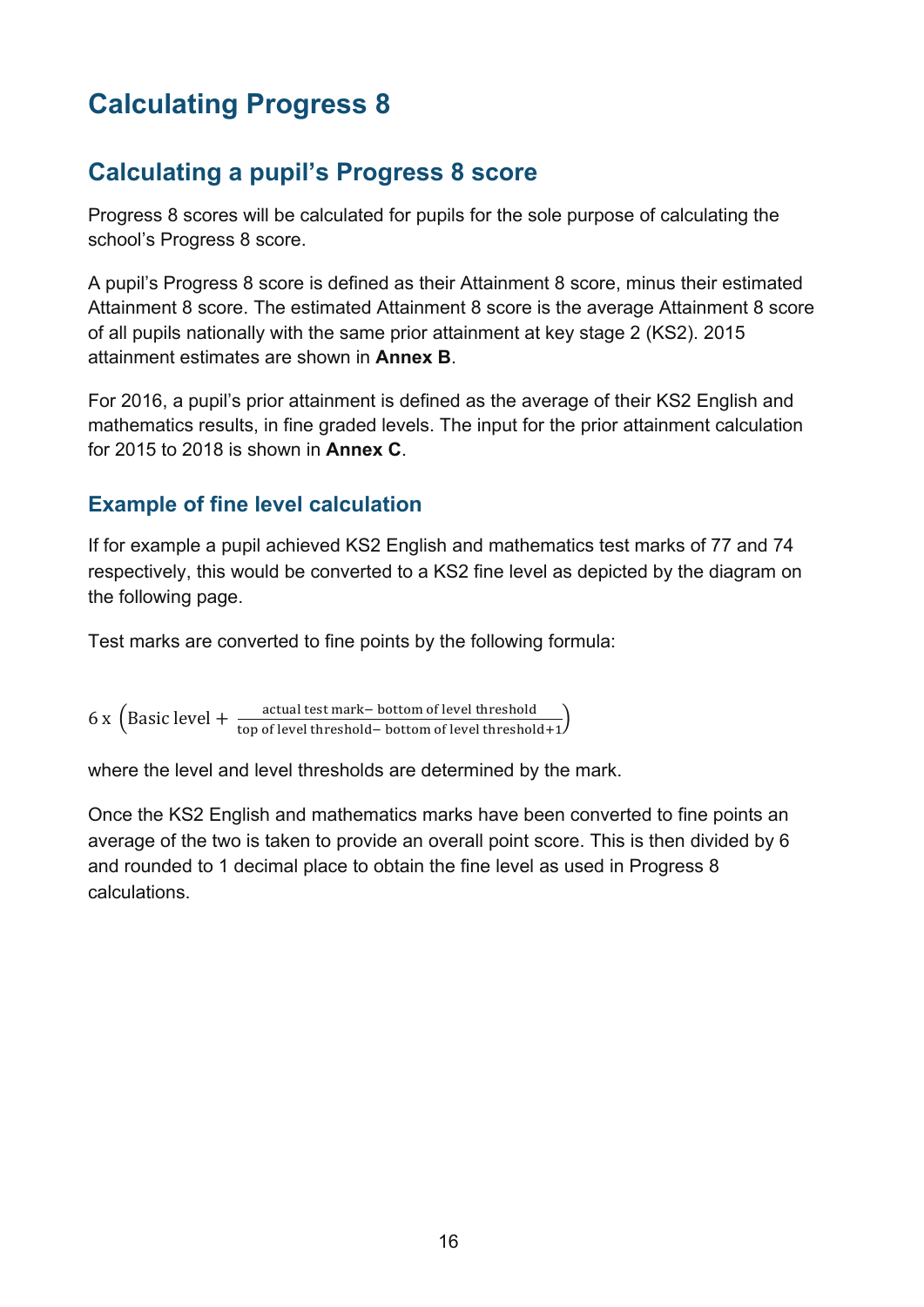<span id="page-16-0"></span>

#### **Worked Example A - continued**

As we saw, Gillian has an Attainment 8 score of 67. Her key stage 2 fine point scores were 31.62 and 29.10 in English and mathematics, an average of 30.36, which divided by 6 gives 5.1. The national average Attainment 8 score for pupils with Gillian's key stage 2 results is 59.32 in that year.

Gillian's Progress 8 score is the difference between her actual Attainment 8 score and the estimated Attainment 8 score, divided by 10 that is, 67-59.32 = +7.68/10 = **0.77**.



This means that Gillian has achieved an average of over three quarters of a grade better per subject than other pupils with the same prior attainment.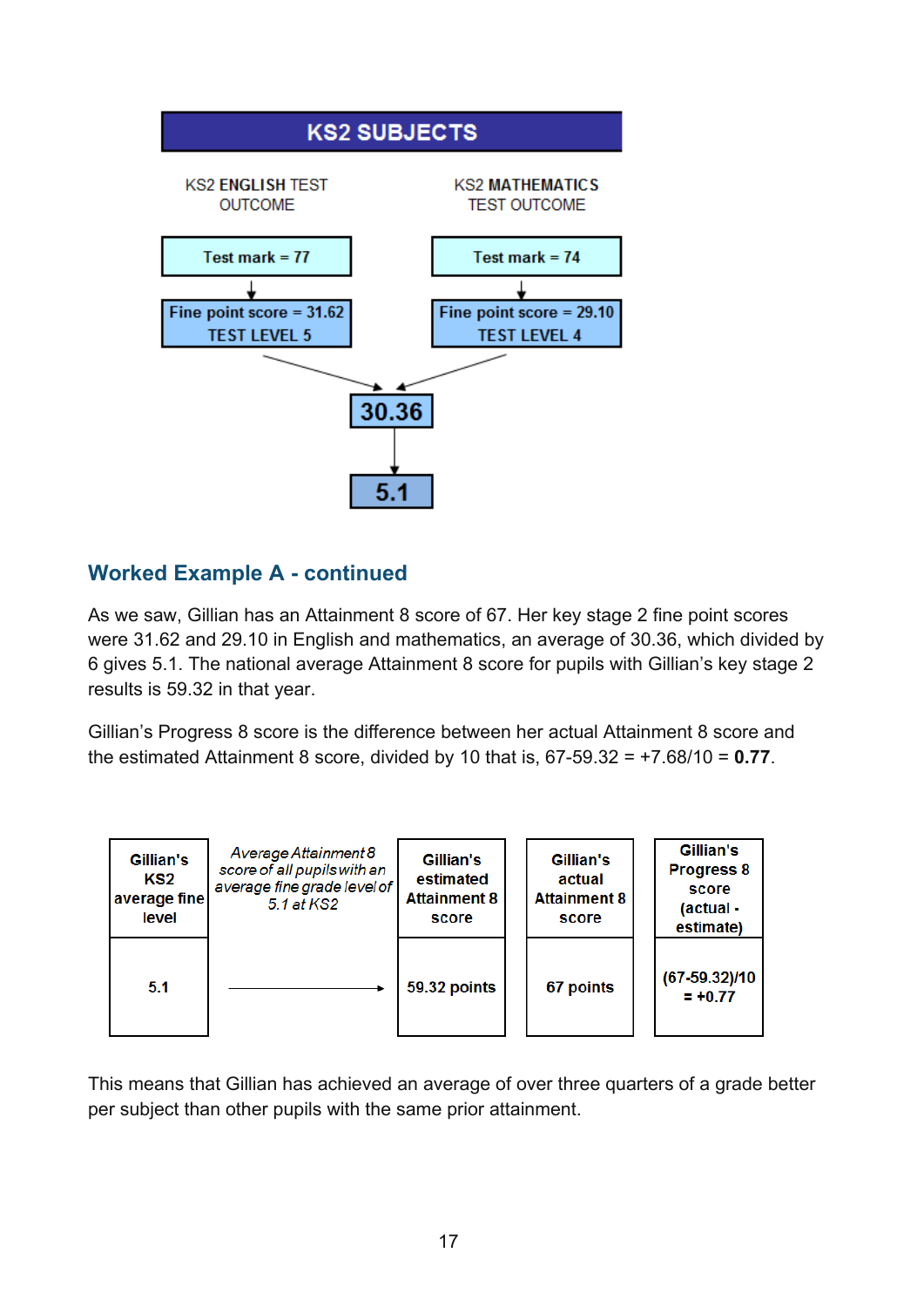## <span id="page-17-0"></span>**Calculating a school Progress 8 score**

The school's Progress 8 score is the mean average of its pupils' Progress 8 scores.

#### <span id="page-17-1"></span>**Worked Example A – continued**

Let us then say that Gillian is one of 142 pupils in her school's key stage 4 cohort, who gain a range of Progress 8 scores:

|                | Pupil #   Pupil name | P8 score |
|----------------|----------------------|----------|
| 1              | Gillian              | $+0.77$  |
| $\overline{2}$ | Lindsay              | $-0.20$  |
|                |                      |          |
| 142            | Hardip               | $+1.10$  |
|                | <b>Sum</b>           | $+36.50$ |

So the school's Progress 8 score is calculated as 36.50/142= **0.26**

#### <span id="page-17-2"></span>**Interpreting Progress 8 scores**

A school's Progress 8 score is calculated as the average of its pupil's Progress 8 scores. For all mainstream pupils nationally, the average Progress 8 score will be zero. When including pupils at special schools the national average will not be zero as Progress 8 scores for special schools are calculated using Attainment 8 estimates based upon mainstream pupils. School scores should be interpreted alongside their associated confidence intervals. If the lower bound of the school's confidence interval is greater than zero, it can be interpreted as meaning that the school has achieved greater than average progress compared to pupils nationally, and vice versa if the upper bound is negative.

See **Annex D** for further details on interpreting school scores and their associated confidence intervals.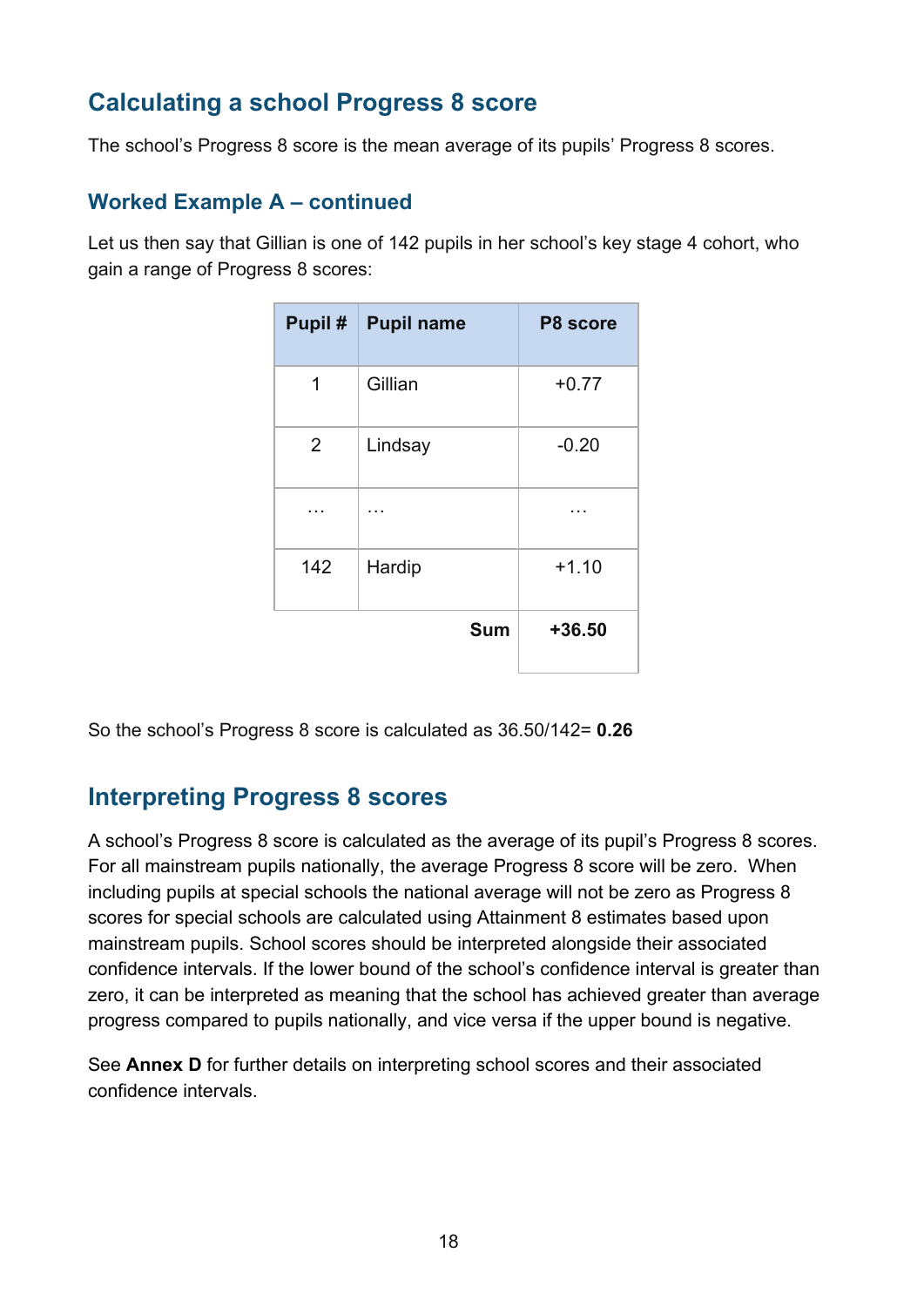## <span id="page-18-0"></span>**Confidence intervals**

Progress 8 results are calculated for a school based on a specific cohort of pupils. A school may have been just as effective but have performed differently with a different set of pupils. Similarly some pupils may be more likely to achieve high or low grades independently of which school they attend. To account for this natural uncertainty 95% confidence intervals around Progress 8 scores are provided as a proxy for the range of scores within which each school's underlying performance measure can be confidently said to lie. The results of schools with a small cohort tend to have wider confidence intervals; this reflects the fact that the performance of a small number of pupils taking their key stage 4 exams can have a disproportionate effect on the school's overall results. Both the Progress 8 score and the confidence interval for a school should be taken into account when comparing with other schools, pupil groups or national averages.

<span id="page-18-1"></span>Information about how confidence intervals will be calculated is described in **Annex D**.

#### **Impact of the number of qualifications taken on a pupil's Progress 8 score**

The number of qualifications each pupil should enter remains a professional judgement led by what best meets the needs of an individual.

The Progress 8 score for each pupil will always be determined by dividing the points total by 10 (the eight qualifications with English and mathematics both double-weighted), regardless of how many qualifications the pupil sits.

This approach supports the policy aim to encourage schools to offer a broad and balanced curriculum with an academic core.

It may benefit some less able pupils to work towards good grades (and hence score more points) in fewer subjects, with the emphasis on doing well in English and mathematics, rather than to take more subjects but achieve lower grades overall.

#### <span id="page-18-2"></span>**Measurement of the progress of pupils with no key stage 2 test results**

#### **Pupils working below the level of the test**

When calculating the baseline for each pupil's Progress 8 score, we will use key stage 2 teacher assessments in cases where pupils have been unable to access the end of key stage 2 tests. This includes taking account of teacher assessments at Levels 1 and 2. Page 10 of [A technical guide to 2015 key stage 2 to key stage 4 value added measures](http://www.education.gov.uk/schools/performance/secondary_15/Key_stage_2_to_key_stage_4_value_added_measures.pdf)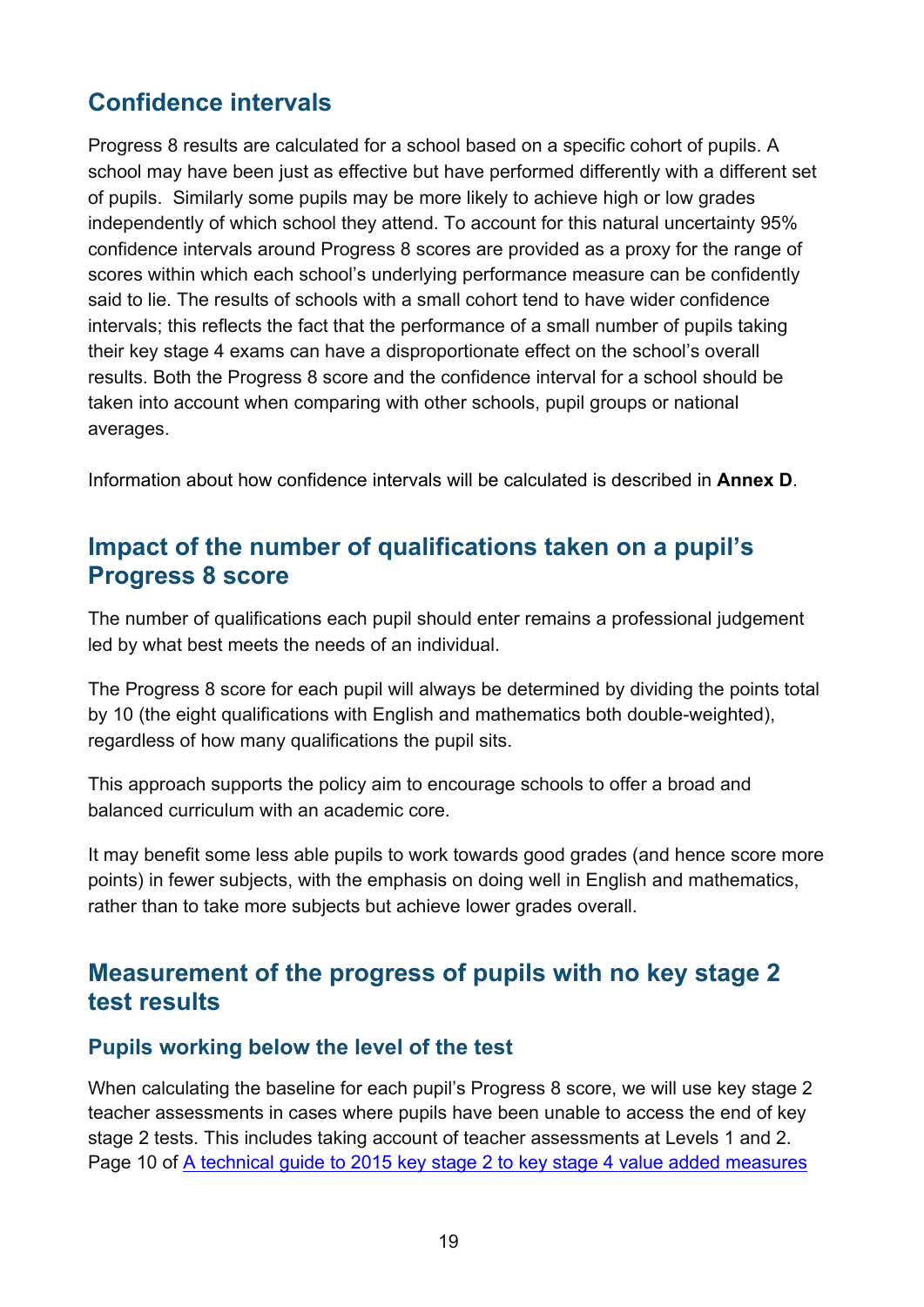shows how we currently award points to different pupils in value added performance measures, and we plan to continue with a similar approach.

#### **Pupils without a test score in English, mathematics or both**

Certain pupils without a test score in one or both of English and mathematics, can have their teacher assessment used<sup>[2](#page-19-1)</sup>. If a pupil has assessment information for one subject only, this subject will be used as the baseline.

#### **Pupils who have no key stage 2 assessment**

There will be some pupils (those arriving at secondary school from the independent sector or abroad) who have no key stage 2 results to use as the baseline for the Progress 8 measure. These pupils' scores will not be included in the Progress 8 measure (and the pupils will not be included in the denominator when calculating the average of the progress scores for the school).

However, these pupils will be included in the attainment measures for the school, unless they have arrived from a non-English speaking country in year 10 or year 11 and the school requests for their results to be removed. We also expect the school to be able to show to Ofsted, parents and others the progress these pupils have made through secondary school. The school can do this by providing information from robust assessments of their own when the pupil enters the school, and then looking at the pupil's progress to GCSEs.

## <span id="page-19-0"></span>**Estimated grades**

 $\overline{a}$ 

The minimum grades each pupil requires to achieve a positive Progress 8 score (also known as their 'estimated grade') will not be known in advance. This is because each pupil's results are compared to other pupils with the same prior attainment *within the same cohort*.

Care should be taken when using a previous year's attainment estimates as a guide to potential future Progress 8 results. This is because changes to national subject entry patterns and performance will cause these estimates to change in future years. Many schools will change their curriculum offer in response to the Progress 8 measure, so any modelling based on current national results could be misleading.

However, there are several sources of information that should help schools to plan their teaching for individual pupils:

<span id="page-19-1"></span> $2$  For 2015 only, this will include pupils in schools that did not run key stage 2 tests in 2010. Where more than 50% of pupils did not have key stage 2 tests results and their teacher assessments were used instead to calculate prior attainment, this will be indicated in published data.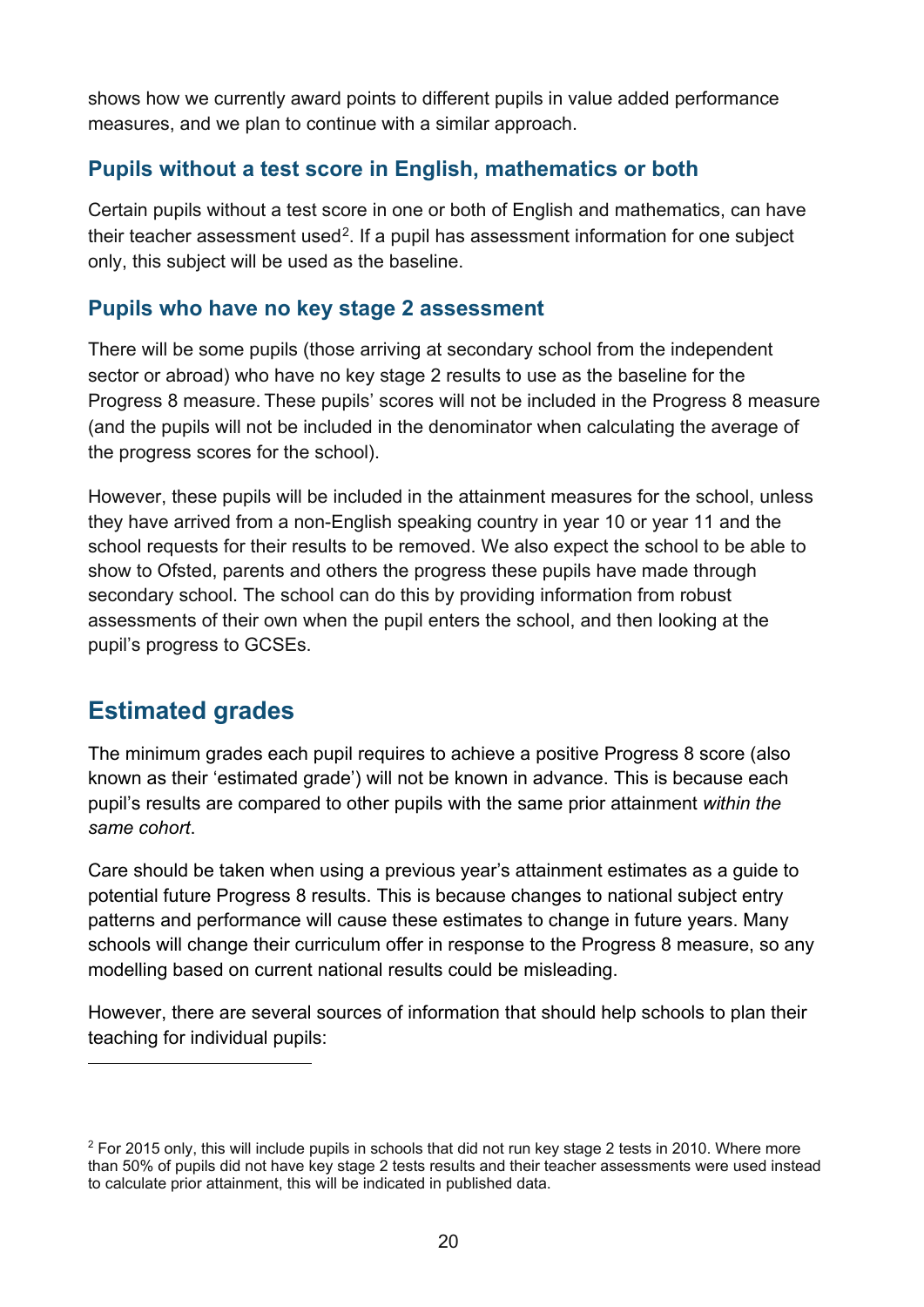- Transition matrices should help schools to make predictions for pupils in individual subjects. Transition matrices based on 2015 results are available on RAISEonline. For a range of qualifications, and for each key stage 2 (KS2) sublevel, they show the number and percentage of pupils which went onto achieve each grade. This gives an indication of the average progress made by pupils in individual subjects (although schools should be aware that changes in performance may alter this picture by 2016).
- We have provided schools with their own Attainment 8 and Progress 8 scores based on 2015 exam results, along with information on attainment and progress for the four elements of the measure. This information will not be used for accountability purposes or included in performance tables unless the school has opted in, but should help schools to consider their curriculum and teaching in light of the accountability reforms.

## <span id="page-20-0"></span>**Pupils reaching their estimated grades**

Unlike in the 'expected progress' measures, the Progress 8 measure does not give particular credit to a school for helping a pupil reach his or her estimated grade. Schools get credit for each increase in grade a pupil achieves, regardless of how this grade relates to their estimated grade. For example, the Progress 8 score can improve equally if a pupil working well below their estimated grade moves up one grade, or if another pupil moves up one grade to achieve their estimated grade.

## <span id="page-20-1"></span>**Setting estimated grades in advance**

We had proposed to move to a system in 2019 in which schools are informed three years in advance about the results each pupil will require to achieve a positive Progress 8 score.

Following further analysis of the impact of qualification, curriculum and accountability reform, we no longer plan to move to this system in 2019 as we cannot be certain that it will not introduce unfairness in how estimated grades are set for different prior attainment groups.

We will, however, continue to review the possibility of moving to this approach at a later date.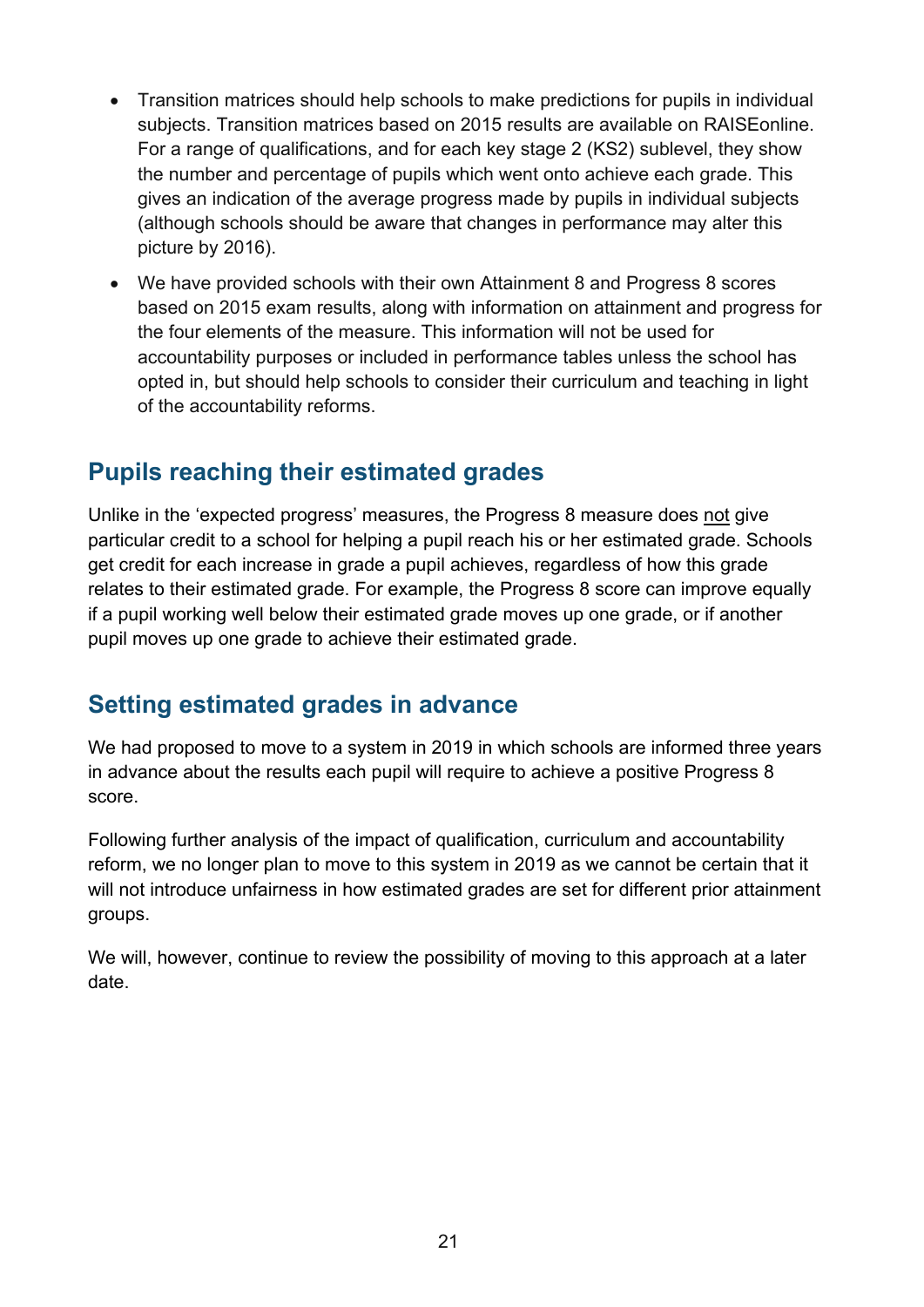# <span id="page-21-0"></span>**Annex A – New point score scales for 2016 (and schools opting in early in 2015), 2017, and 2018**

This annex explains the point score scale that will be used in 2016, 2017, and 2018 performance tables. The 2016 point score scale is based on the points currently awarded for each qualification but scores will change to a 1-8 scale. For all level 1 and level 2 qualifications, this can be calculated using this formula:

> $2016$  point score  $=$  $\left(\frac{\text{current point score}}{\text{GCSE size equivalent}}\right) - 10$ 6

2016 points will also be used for schools that opted in early in 2015.

In 2017, new GCSE qualifications in English and mathematics, graded 1-9, will be included in performance tables, with others to follow in 2018 and 2019. Points will be allocated to the new GCSEs on a 1-9 point scale corresponding to the new 1 to 9 grades, e.g. a grade 9 will get 9 points in the performance measures.

To minimize change, unreformed GCSEs and all other qualifications will be mapped onto the 1-9 scale from 2017, rather than mapping new GCSEs onto the 1-8 scale and moving to 1-9 when unreformed GCSEs are no longer available.

We have allocated performance table points to unreformed GCSEs in 2017 and 2018 in line with Ofqual decisions on setting standards for new GCSEs. In September 2014, Ofqual confirmed that:

- The bottom of grade 1 will be aligned with the bottom of grade G.
- Broadly the same proportion of students will achieve a grade 4 and above as currently achieve a grade C and above.
- Broadly the same proportion of students will achieve a grade 7 and above as achieve an A and above.

We have reflected this in performance table points so that the same points are awarded to a grade G and a grade 1; a grade C and a grade 4; and a grade A and a grade 7. Points for other grades have been allocated between these anchor points.

This is the fairest way of reflecting achievements of pupils working at broadly the same level during this transitional period. From 2019, all GCSEs will have been reformed and will be graded 1-9, with points awarded on a linear 1-9 scale.

The outcomes of Ofqual's consultation on setting grade standards for 2017 GCSE qualifications can be found here:

<https://www.gov.uk/government/news/setting-standards-for-new-gcses-in-2017>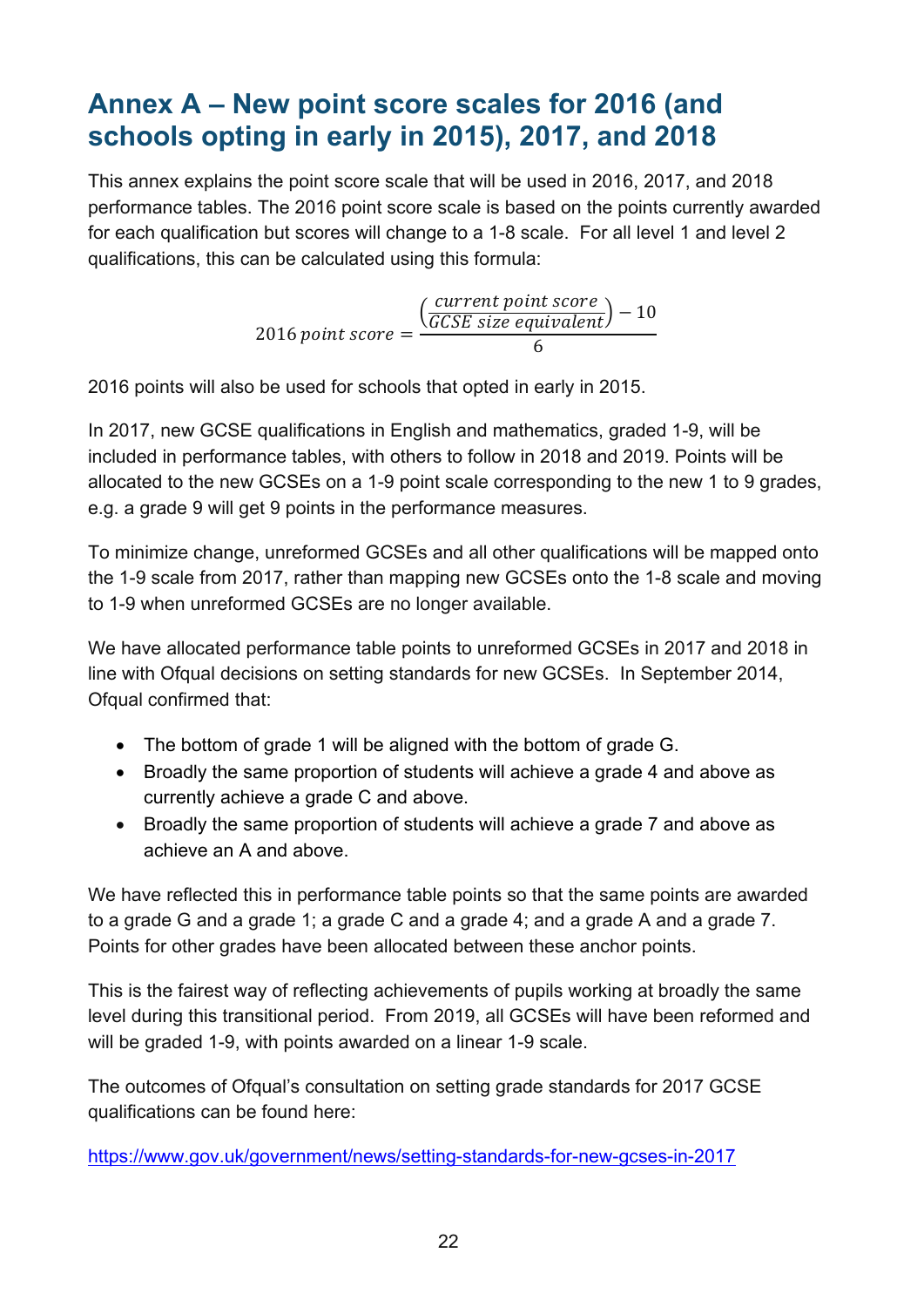The tables on the following pages contain the 2016, 2017, and 2018 performance tables points for a level and grade structure combination.

<span id="page-22-0"></span>It is important to note that the key factor in the grade structure is the number of grades not the names of grades. For example, a pass/merit/distinction/distinction\* and a grade C/ grade B/ grade A/ grade A\* structure both have four grades.

| <b>GCSE grade</b> | 2016 Points | <b>2017 and</b><br>2018 Points |
|-------------------|-------------|--------------------------------|
| G                 | 1.00        | 1.00                           |
| F                 | 2.00        | 1.50                           |
| E                 | 3.00        | 2.00                           |
| D                 | 4.00        | 3.00                           |
| $\mathsf{C}$      | 5.00        | 4.00                           |
| В                 | 6.00        | 5.50                           |
| A                 | 7.00        | 7.00                           |
| $A^*$             | 8.00        | 8.50                           |

**Table A.1 New point score scales for unreformed GCSEs**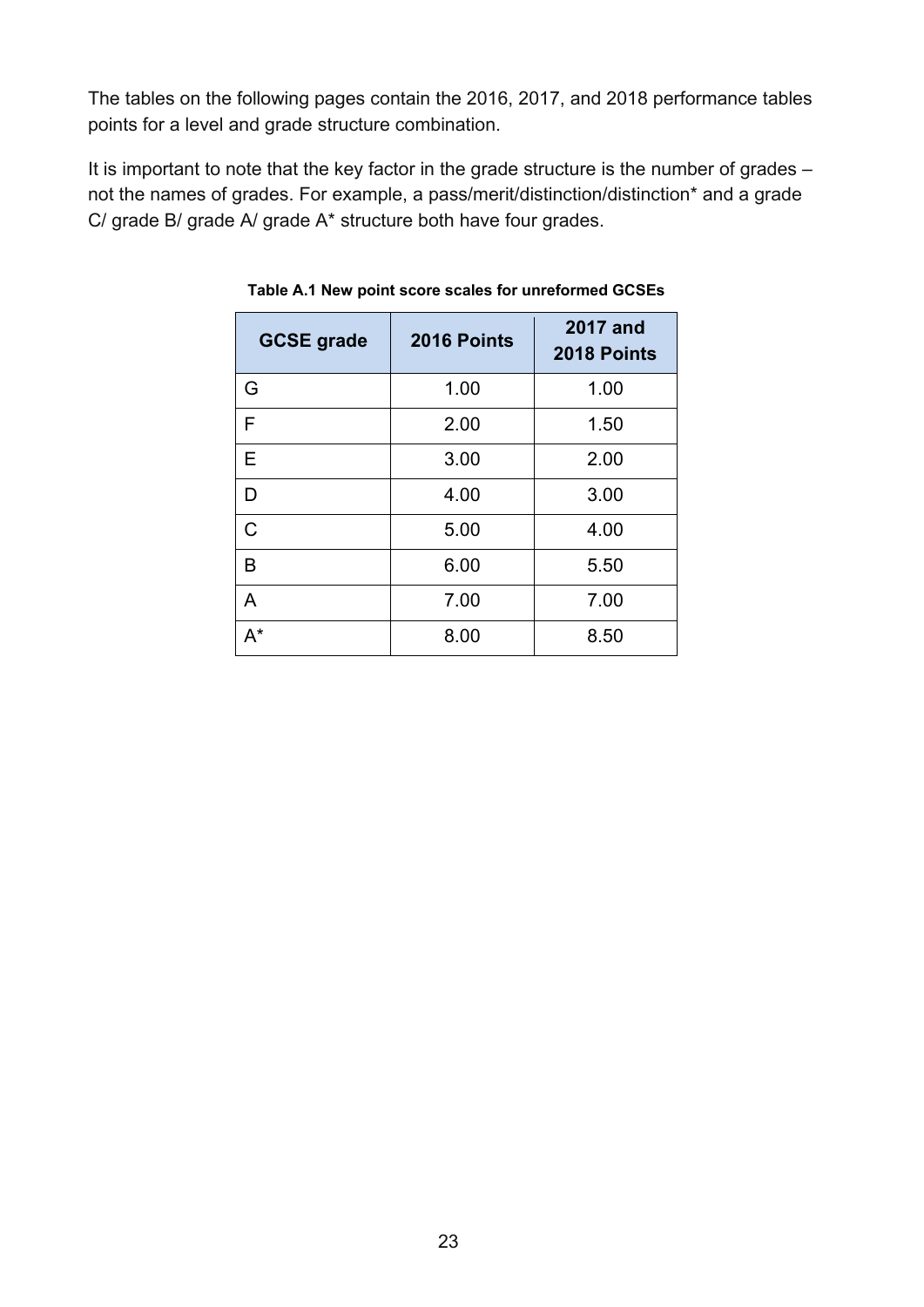<span id="page-23-0"></span>

| Level 1 grade<br>structure | <b>Example grade</b> | 2016 Points | <b>2017 and</b><br>2018 Points |
|----------------------------|----------------------|-------------|--------------------------------|
| Pass only                  | Pass                 | 2.50        | 1.75                           |
|                            | Pass                 | 1.50        | 1.25                           |
| 3 grade scheme             | <b>Merit</b>         | 3.00        | 2.00                           |
|                            | <b>Distinction</b>   | 4.00        | 3.00                           |
|                            | G                    | 1.00        | 1.00                           |
| 4 grade scheme             | F                    | 2.00        | 1.50                           |
|                            | E                    | 3.00        | 2.00                           |
|                            | D                    | 4.00        | 3.00                           |
|                            | E                    | 1.00        | 1.00                           |
|                            | D                    | 1.75        | 1.38                           |
| 5 grade scheme             | C                    | 2.50        | 1.75                           |
|                            | B                    | 3.25        | 2.25                           |
|                            | A                    | 4.00        | 3.00                           |
|                            | GG                   | 1.00        | 1.00                           |
|                            | FG                   | 1.50        | 1.25                           |
|                            | <b>FF</b>            | 2.00        | 1.50                           |
| 7 grade scheme             | EF                   | 2.50        | 1.75                           |
|                            | EE                   | 3.00        | 2.00                           |
|                            | DE                   | 3.50        | 2.50                           |
|                            | <b>DD</b>            | 4.00        | 3.00                           |

**Table A.2 New point score scales for level 1 qualifications**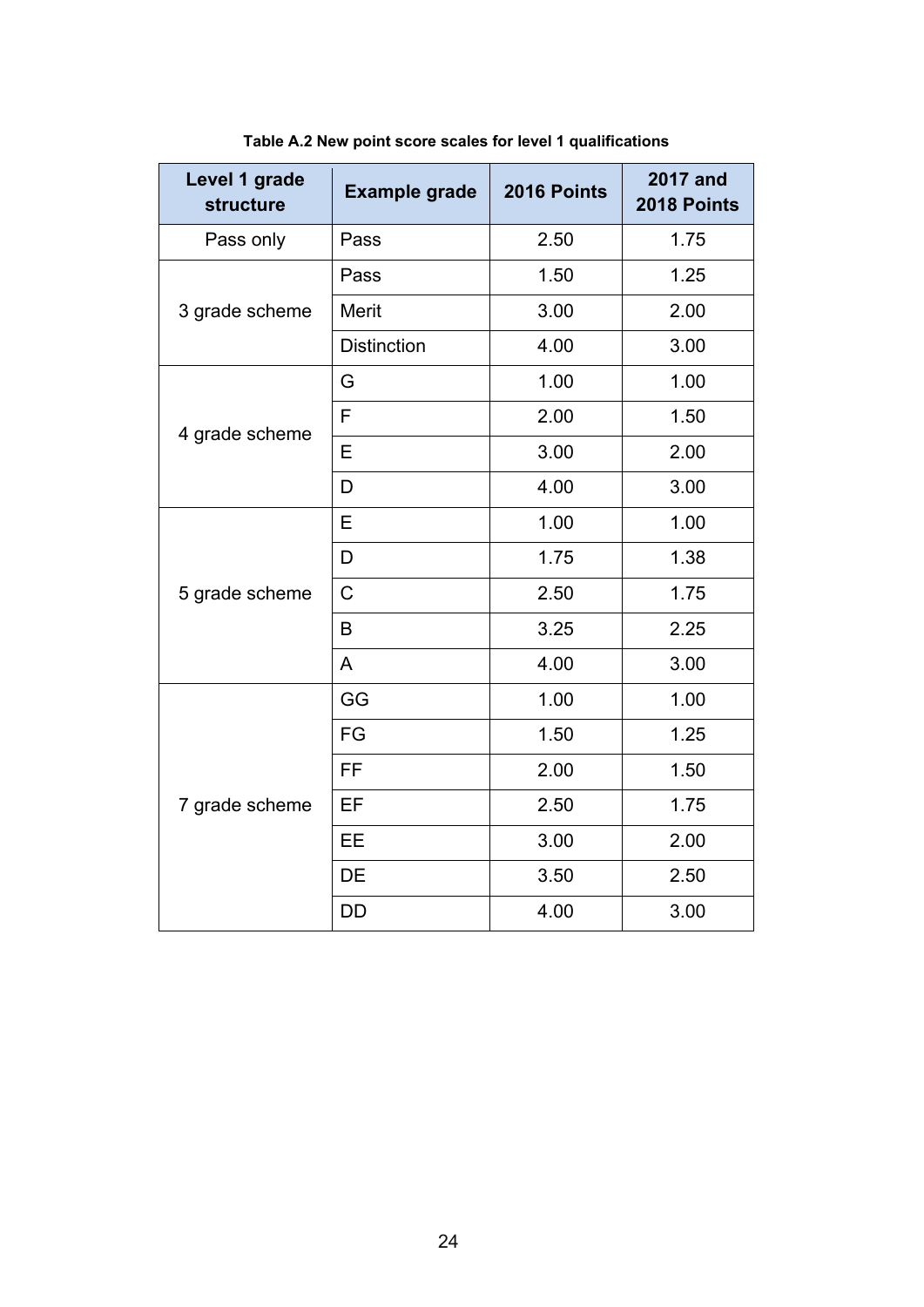<span id="page-24-0"></span>

| Level 2 grade structure | <b>Example grade</b>                     | 2016 Points | <b>2017 and</b><br>2018 Points |
|-------------------------|------------------------------------------|-------------|--------------------------------|
| Pass only               | Pass                                     | 6.00        | 5.50                           |
|                         | Pass                                     | 5.00        | 4.00                           |
| 3 grade scheme          | Merit                                    | 6.50        | 6.25                           |
|                         | <b>Distinction</b>                       | 7.50        | 7.75                           |
|                         | $\mathsf C$                              | 5.00        | 4.00                           |
| 4 grade scheme          | B                                        | 6.00        | 5.50                           |
|                         | A                                        | 7.00        | 7.00                           |
|                         | $A^*$                                    | 8.00        | 8.50                           |
|                         | Е                                        | 5.00        | 4.00                           |
|                         | D                                        | 5.50        | 4.75                           |
| 5 grade scheme          | $\mathsf C$                              | 6.00        | 5.50                           |
|                         | B                                        | 6.50        | 6.25                           |
|                         | A                                        | 7.00        | 7.00                           |
|                         | Pass Pass                                | 5.00        | 4.00                           |
|                         | <b>Merit Pass</b>                        | 5.50        | 4.75                           |
|                         | <b>Merit Merit</b>                       | 6.00        | 5.50                           |
|                         | <b>Distinction Merit</b>                 | 6.50        | 6.25                           |
| 7 grade scheme          | <b>Distinction</b><br><b>Distinction</b> | 7.00        | 7.00                           |
|                         | Distinction*<br><b>Distinction</b>       | 7.50        | 7.75                           |
|                         | Distinction*<br>Distinction*             | 8.00        | 8.50                           |
|                         | CD                                       | 4.50        | 3.50                           |
|                         | CC                                       | 5.00        | 4.00                           |
|                         | BC                                       | 5.50        | 4.75                           |
|                         | BB                                       | 6.00        | 5.50                           |
| 8 grade scheme          | AB                                       | 6.50        | 6.25                           |
|                         | AA                                       | 7.00        | 7.00                           |
|                         | $A^*A$                                   | 7.50        | 7.75                           |
|                         | $A^*A^*$                                 | 8.00        | 8.50                           |

#### **Table A.3 New point score scales for level 2 qualifications**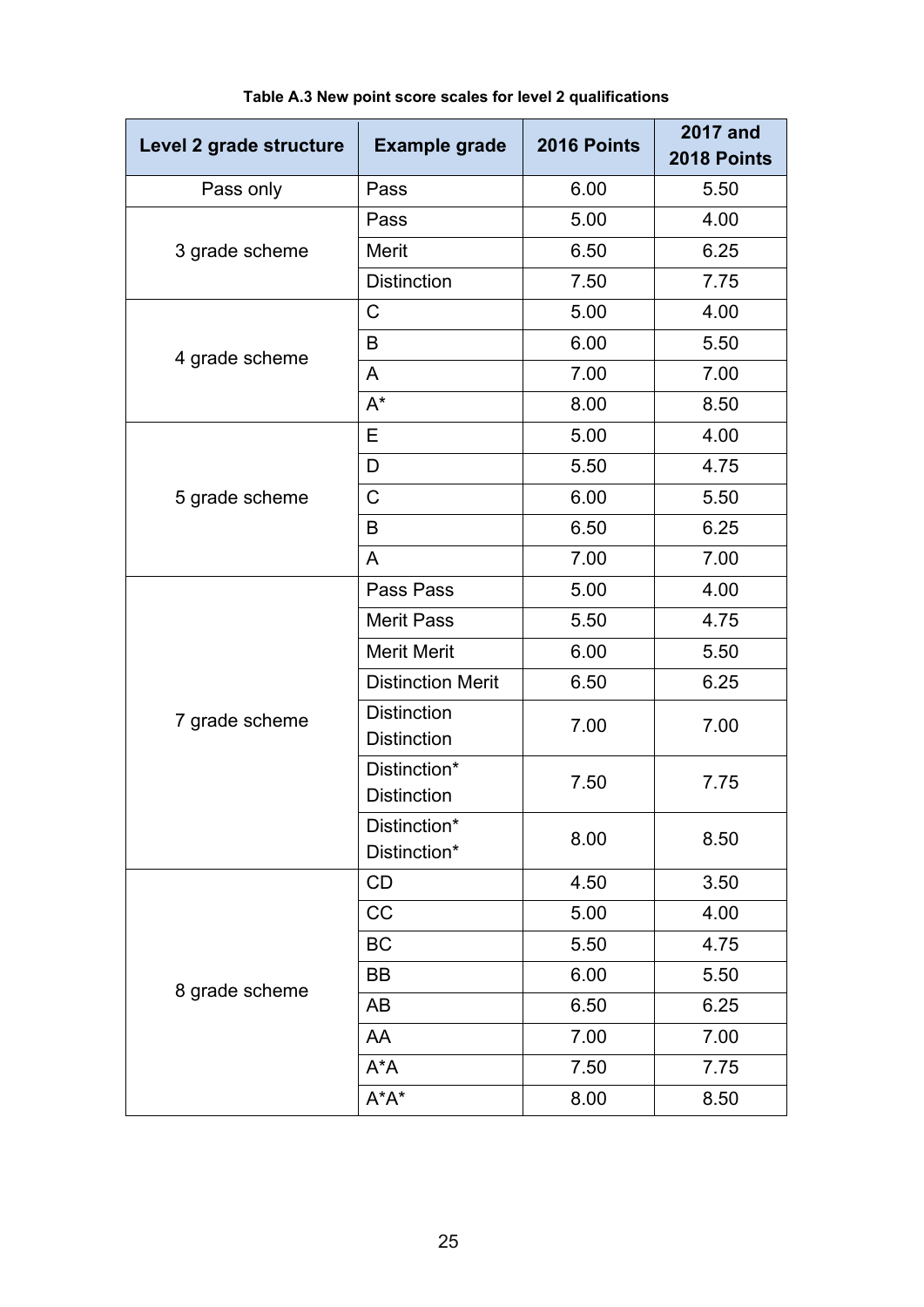| AS level grade | 2016 Points | 2017 and 2018<br><b>Points</b> |
|----------------|-------------|--------------------------------|
| E.             | 4.50        | 3.50                           |
|                | 5.75        | 5.13                           |
| C              | 7.00        | 7.00                           |
| R              | 8.25        | 8.88                           |
| А              | 9.50        | 10.75                          |

<span id="page-25-0"></span>**Table A.4 New point score scales for AS levels and double AS levels**

| <b>Double AS</b><br>levels grade | 2016 Points | 2017 and 2018<br><b>Points</b> |
|----------------------------------|-------------|--------------------------------|
| EE.                              | 4.50        | 3.50                           |
| ED                               | 5.13        | 4.20                           |
| DD                               | 5.75        | 5.13                           |
| DC                               | 6.38        | 6.07                           |
| CC                               | 7.00        | 7.00                           |
| CB                               | 7.63        | 7.95                           |
| ВB                               | 8.25        | 8.88                           |
| BA                               | 8.88        | 9.82                           |
| AA                               | 9.50        | 10.75                          |

<span id="page-25-1"></span>**Table A.5 New point score scales for graded music examinations**

| <b>Graded music level</b> | Grade              | 2016<br><b>Points</b> | <b>2017 and</b><br>2018 Points |
|---------------------------|--------------------|-----------------------|--------------------------------|
|                           | Pass               | 7.00                  | 7.00                           |
| Grade 6                   | Merit              | 8.00                  | 8.50                           |
|                           | <b>Distinction</b> | 8.00                  | 8.50                           |
|                           | Pass               | 7.00                  | 7.00                           |
| Grade 7                   | <b>Merit</b>       | 8.00                  | 8.50                           |
|                           | <b>Distinction</b> | 8.00                  | 8.50                           |
|                           | Pass               | 8.00                  | 8.50                           |
| Grade 8                   | Merit              | 8.00                  | 8.50                           |
|                           | <b>Distinction</b> | 8.00                  | 8.50                           |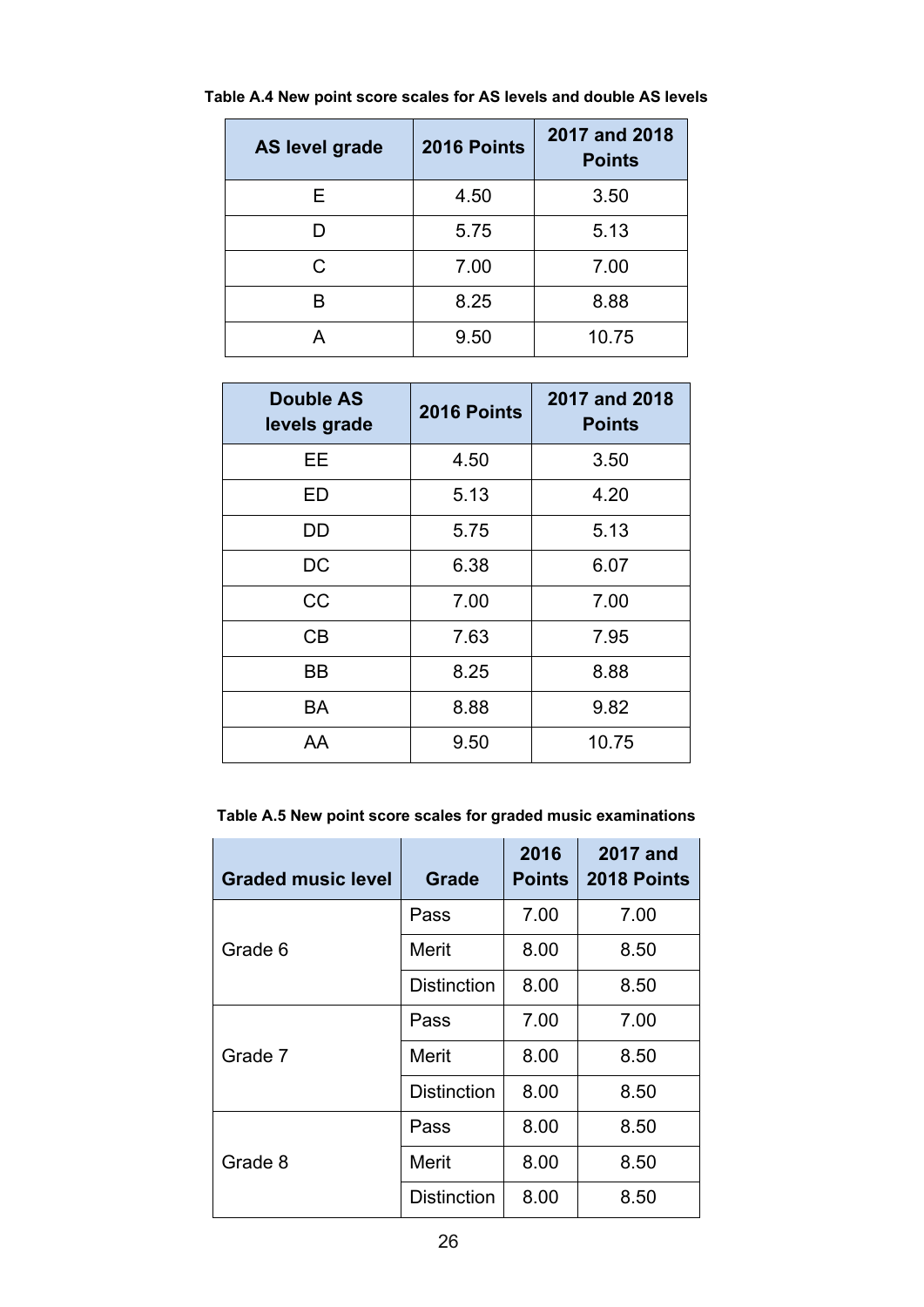| <b>Free standing</b><br>mathematics<br>qualification grade | 2016 Points | 2017 and 2018<br><b>Points</b> |
|------------------------------------------------------------|-------------|--------------------------------|
| Е                                                          | 2.75        | 1.88                           |
| D                                                          | 3.50        | 2.50                           |
| C                                                          | 4.25        | 3.25                           |
| B                                                          | 5.00        | 4.00                           |
| А                                                          | 5.75        | 5.13                           |

#### <span id="page-26-3"></span>**Table A.6 New point score scales for free standing mathematics qualifications**

#### <span id="page-26-0"></span>**Worked examples of how to use these tables**

#### <span id="page-26-1"></span>**Example A - Calculating the 2016 points for a BTEC First Award**

BTEC First Awards can be both level 1 and level 2 qualifications.

At level 1, there is a pass only grade structure, and the 2016 column of Table A.2 gives the points of 2.5.

<span id="page-26-4"></span>Grades Distinction\*/Distinction/Merit/Pass are at level 2, which makes for a 4 grade structure, and the 2016 column of Table A.3 gives the points of between 5 and 8.

| <b>BTEC First Award</b><br>grade | 2016 Points |
|----------------------------------|-------------|
| Level 1 Pass                     | 2.50        |
| Level 2 Pass                     | 5.00        |
| Level 2 Merit                    | 6.00        |
| Level 2 Distinction              | 7.00        |
| Level 2 Distinction*             | 8.00        |

**Table A.7 New 2016 point score scales for BTEC First Award**

#### <span id="page-26-2"></span>**Example B - Calculating the 2017 points for an OCR Cambridge National Certificate**

OCR Cambridge National Certificates can be both level 1 and level 2 qualifications.

Grades level 1 distinction/ level 1 merit/ level 1 pass are at level 1, which makes for a 3 grade structure, and the 2017 column of Table A.2 gives the points of between 1.25 and 3.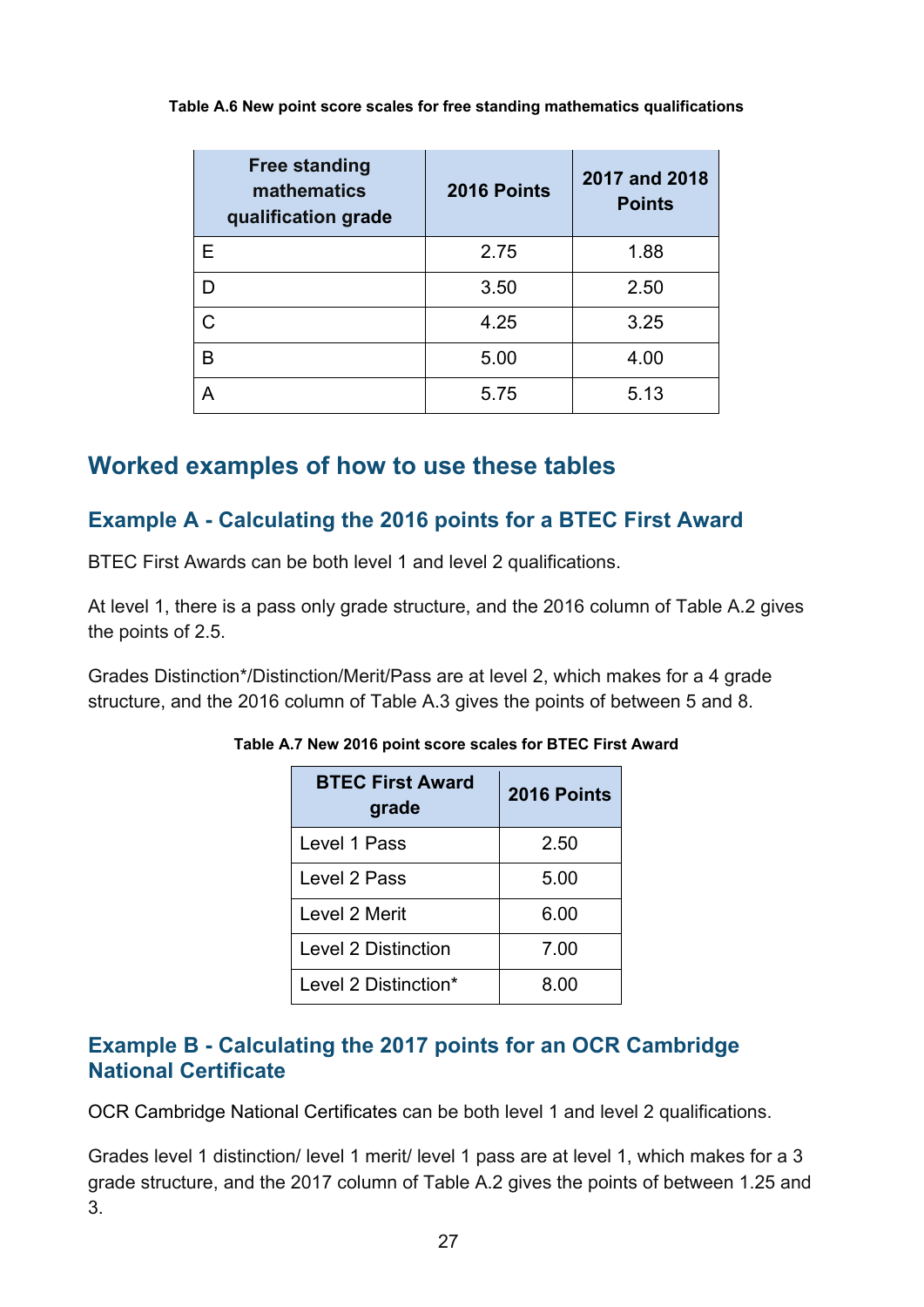Grades level 2 distinction\*/ level 2 distinction/ level 2 merit/ level 2 pass are at level 2, which makes for a 4 grade structure, and the 2017 column of Table A.3 gives the points of between 4 and 8.5.

| <b>OCR Cambridge National</b><br><b>Certificate grade</b> | 2017 Points |
|-----------------------------------------------------------|-------------|
| Level 1 Pass                                              | 1.25        |
| Level 1 Merit                                             | 2.00        |
| <b>Level 1 Distinction</b>                                | 3.00        |
| Level 2 Pass                                              | 4.00        |
| Level 2 Merit                                             | 5.50        |
| Level 2 Distinction                                       | 7.00        |
| Level 2 Distinction*                                      | 8.50        |

<span id="page-27-0"></span>**Table A.8 New 2017 point score scales for OCR Cambridge National Certificate**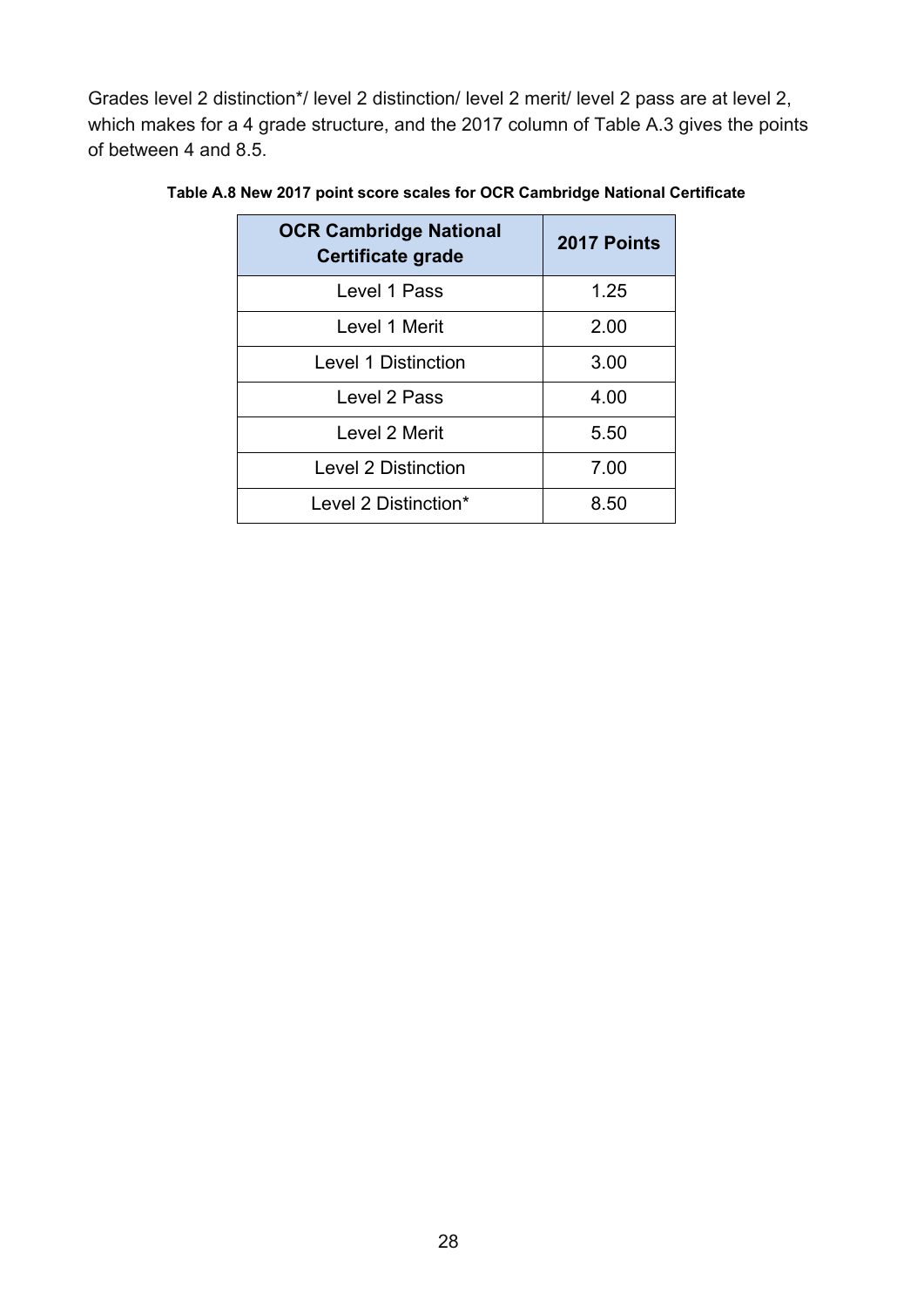# <span id="page-28-0"></span>**Annex B – 2015 Attainment 8 estimates**

The estimated Attainment 8 score is the average Attainment 8 score of all pupils nationally with the same prior attainment at key stage 2 (KS2). The following table shows the Attainment 8 estimates for each key stage 2 average fine level, based on the 2015 cohort averages.

Changes to national subject entry patterns and performance will cause these estimates to change in future years, as they will be derived from averages from later cohorts. As such they should be treated with caution if extrapolating to cohorts beyond 2015.

<span id="page-28-1"></span>

| KS <sub>2</sub><br>average<br>fine level<br>(English &<br>Maths) | 2015<br><b>Attainment</b><br>8 estimate | KS <sub>2</sub><br>average<br>fine level<br>(English &<br>Maths) | 2015<br><b>Attainment</b><br>8 estimate | KS <sub>2</sub><br>average<br>fine level<br>(English &<br>Maths) | 2015<br><b>Attainment</b><br>8 estimate |
|------------------------------------------------------------------|-----------------------------------------|------------------------------------------------------------------|-----------------------------------------|------------------------------------------------------------------|-----------------------------------------|
| 1.5 <sup>a</sup>                                                 | 13.20                                   | 3.7                                                              | 32.11                                   | 4.9                                                              | 55.03                                   |
| 2.0 <sup>b</sup>                                                 | 17.79                                   | 3.8                                                              | 33.63                                   | 5.0                                                              | 56.16                                   |
| 2.5 <sup>c</sup>                                                 | 19.39                                   | 3.9                                                              | 35.27                                   | 5.1                                                              | 59.32                                   |
| 2.8 <sup>d</sup>                                                 | 20.38                                   | 4.0                                                              | 36.48                                   | 5.2                                                              | 61.51                                   |
| 2.9                                                              | 21.88                                   | 4.1                                                              | 38.80                                   | 5.3                                                              | 63.92                                   |
| 3.0                                                              | 23.37                                   | 4.2                                                              | 40.62                                   | 5.4                                                              | 66.31                                   |
| 3.1                                                              | 23.91                                   | 4.3                                                              | 42.55                                   | 5.5                                                              | 65.67                                   |
| 3.2                                                              | 24.42                                   | 4.4                                                              | 44.49                                   | 5.6                                                              | 71.61                                   |
| 3.3                                                              | 26.15                                   | 4.5                                                              | 45.87                                   | 5.7                                                              | 74.18                                   |
| 3.4                                                              | 27.71                                   | 4.6                                                              | 48.50                                   | 5.8 <sup>e</sup>                                                 | 76.28                                   |
| 3.5                                                              | 28.58                                   | 4.7                                                              | 50.71                                   |                                                                  |                                         |
| 3.6                                                              | 30.24                                   | 4.8                                                              | 52.76                                   |                                                                  |                                         |

**Table B.1 2015 Attainment 8 estimates for each KS2 fine level**

a. Pupils with mean KS2 fine grade score of <=1.5 are assigned a KS2 score of 1.5

b. Pupils with mean KS2 fine grade score between 1.6 and 2.0 are assigned a KS2 score of 2.0

c. Pupils with mean KS2 fine grade score between 2.1 and 2.5 are assigned a KS2 score of 2.5

d. Pupils with mean KS2 fine grade score between 2.6 and 2.8 are assigned a KS2 score of 2.8

e. Pupils with mean KS2 fine grade score of >=5.8 are assigned a KS2 score of 5.8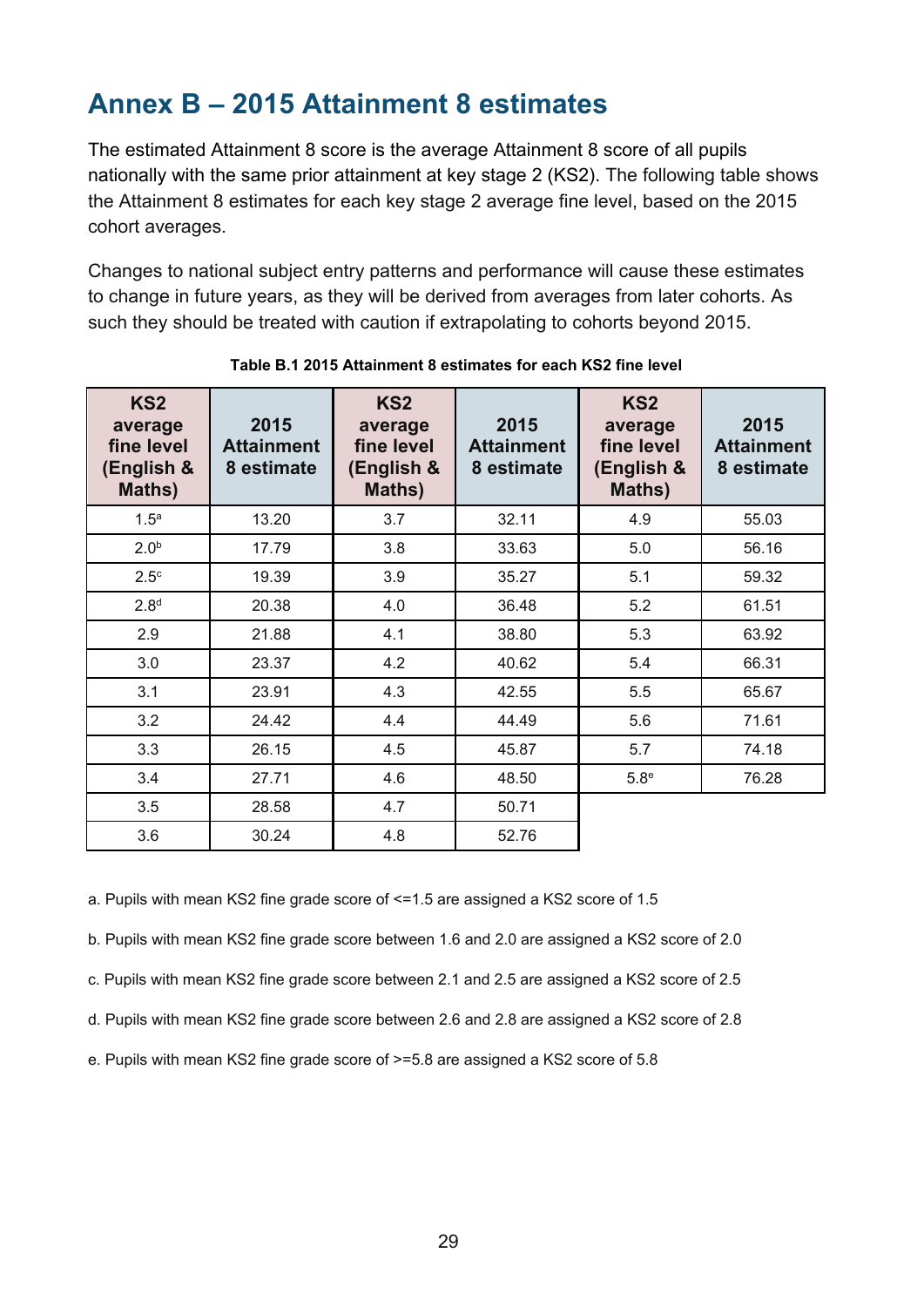# <span id="page-29-0"></span>**Annex C – Key stage 2 results used to calculate prior attainment**

From 2017 onwards, reading and mathematics test results only will be used in calculating key stage 2 prior attainment fine levels for use in progress 8. For 2016 and for 2015 for schools opting in early to Progress 8, overall English and mathematics key stage 2 test results will be used to calculate prior attainment. This is summarised in the table below.

|                      | KS4<br><b>Cohort</b> | KS <sub>2</sub><br><b>Cohort</b> | KS2 tests used in calculating prior<br>attainment fine level bands |
|----------------------|----------------------|----------------------------------|--------------------------------------------------------------------|
| <b>Progress</b><br>8 | 2015                 | 2010                             | English and mathematics                                            |
| measure<br>by year   | 2016                 | 2011                             | English and mathematics                                            |
|                      | 2017                 | 2012                             | Reading and mathematics                                            |
|                      | 2018                 | 2013                             | Reading and mathematics                                            |

NB: Level 6 tests taken by pupils completing key stage 4 in 2017 and beyond will not be used in the calculation of the fine level used as prior attainment in Progress 8, as the use of these tests varies between schools.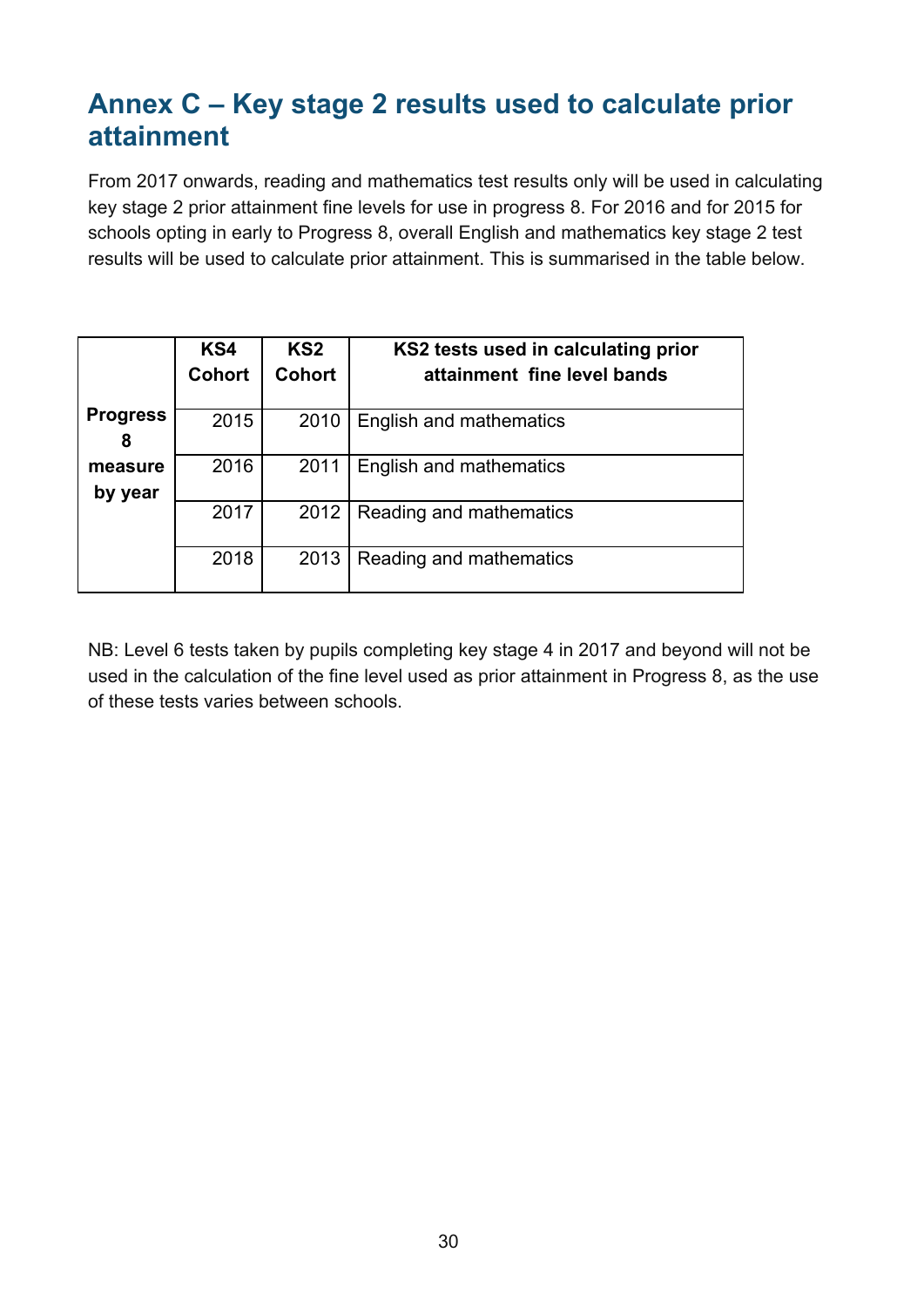# <span id="page-30-0"></span>**Annex D – Confidence Intervals**

A 95% confidence interval will be calculated around each school Progress 8 score, providing a proxy for the range of values within which we are statistically confident that the true value of the Progress 8 score for the school lies.

The confidence interval, denoted  $[LowCI_s, UppCI_s]$ , is given by the formula:

$$
[LowCIs, UppCIs]=[P8s - CIs, P8s + CIs],
$$

where:

| LowCI <sub>s</sub> | is the lower confidence limit for the school's Progress |
|--------------------|---------------------------------------------------------|
|                    | 8 score                                                 |
| UppCI <sub>s</sub> | is the upper confidence limit for the school's Progress |
|                    | 8 score                                                 |
| $P8_{s}$           | is the school's Progress 8 score                        |
| $CI_{s}$           | is the size of the confidence interval for the school's |
|                    | Progress 8 score                                        |

$$
CI_s = 1.96 \times \frac{\sigma_N}{\sqrt{n_s}}
$$

where:

| 1.96                            | is the critical value for a 95% confidence interval;   |
|---------------------------------|--------------------------------------------------------|
| $\sigma_{\scriptscriptstyle N}$ | is the standard deviation of the Progress 8 scores for |
|                                 | all eligible pupils nationally;                        |
| $\boldsymbol{n}$                | is the number of eligible pupils that belong to the    |
|                                 | school                                                 |

The national average Progress 8 score of all pupils at maintained mainstream school scores will be 0.

- When a school has their lower confidence interval limit higher than zero ( $LowCI<sub>s</sub>$ ) 0), the school's Progress 8 score is above average and the result is statistically significant.
- When a school has their upper confidence interval limit lower than zero  $(UppCI, \leq$ 0), the school's Progress 8 score is below average and the result is statistically significant.
- In the other case when the confidence interval straddles zero  $(LowCI<sub>s</sub> < 0 < UppCI<sub>s</sub>$ ), the school's Progress 8 score is likely to be above or below average, and the result is not statistically significant.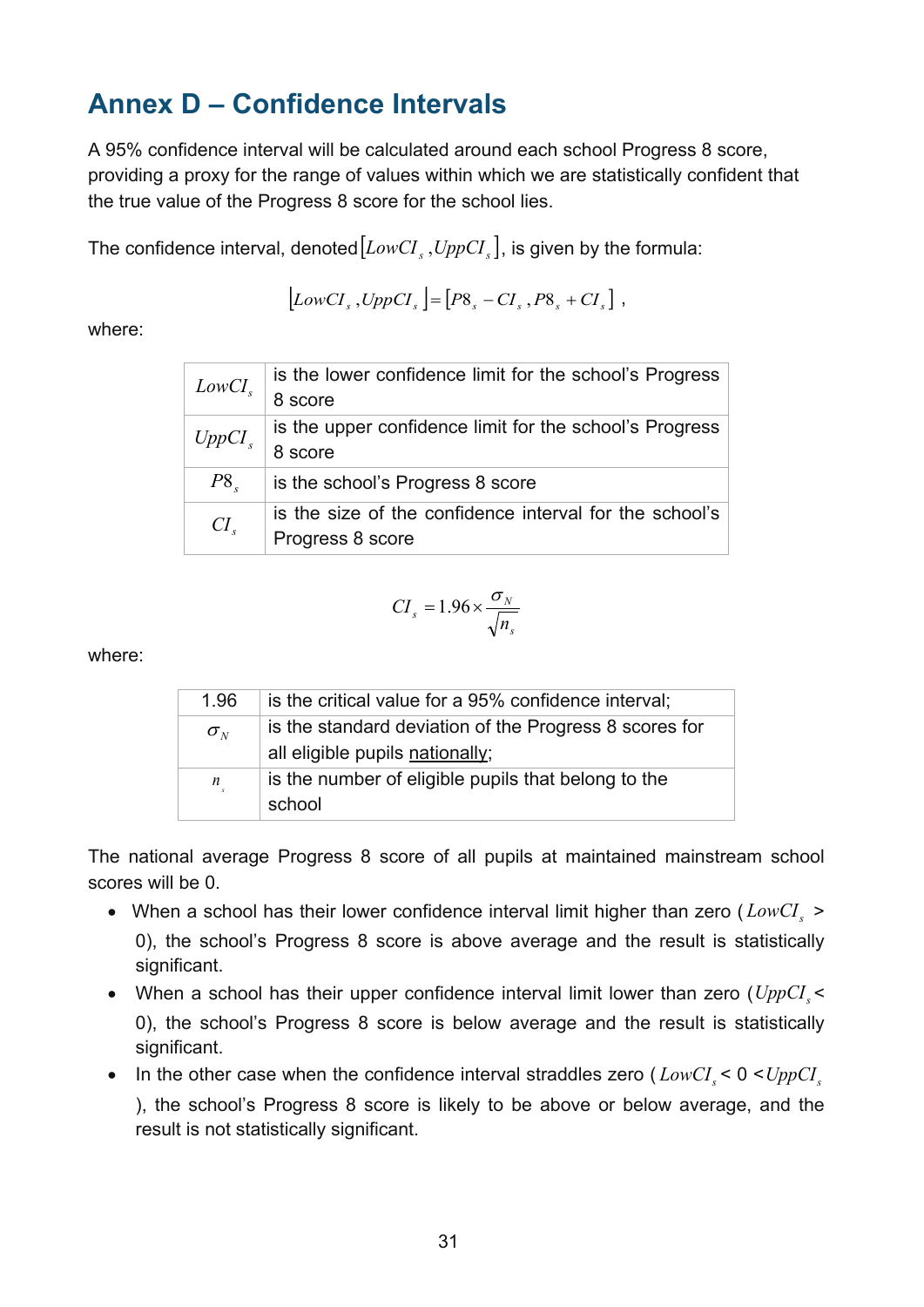

#### <span id="page-31-0"></span>**Worked example A – continued**

We can calculate the size of the confidence interval for the school's Progress 8 score using*CI <sup>s</sup>* :

$$
CI_s = 1.96 \times \frac{\sigma_N}{\sqrt{n_s}} = 1.96 \times \frac{1.0896}{\sqrt{142}} = 1.96 \times 0.091 = 0.18
$$

We derive the confidence interval for the school's Progress 8 score:

 $=[+0.26-0.18, +0.26+0.18] = [+0.08, +0.44]$ 

As *LowCI*, > 0, we can say that the school's Progress 8 score is above the national average Progress 8 score, and say this result is statistically significant.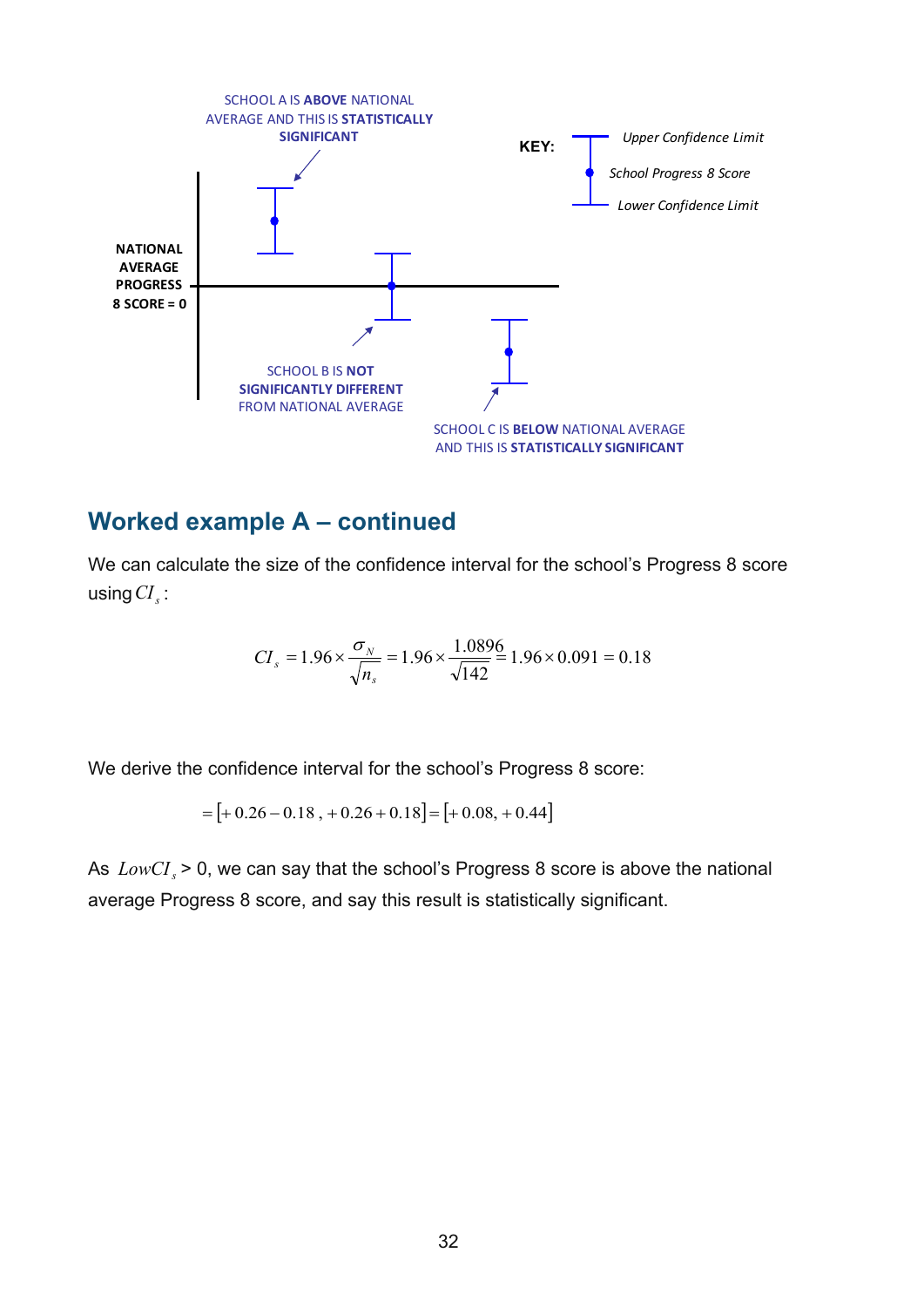# **Annex E – English in the headline performance measures in 2016, 2017, and 2018**

| <b>Headline Performance Measure</b> | <b>English Requirement</b>                                                                                                                                                                                                                                                                                                                                                                                                                                                                                           |
|-------------------------------------|----------------------------------------------------------------------------------------------------------------------------------------------------------------------------------------------------------------------------------------------------------------------------------------------------------------------------------------------------------------------------------------------------------------------------------------------------------------------------------------------------------------------|
| <b>Progress 8 and Attainment 8</b>  | If a student sits both English language and English<br>literature, the higher grade is double-weighted. The<br>lower grade can count in the 'open' element of<br>these measures. The combined English language<br>and literature qualification will be available for the<br>last time in 2016 and will be double-weighted in the<br>Progress 8 and Attainment 8 measures. If only<br>GCSE English literature or English language is<br>taken then this qualification will count, but will not be<br>double-weighted. |
| <b>English Baccalaureate</b>        | A pupil must study both English Language and<br>English Literature, and achieve a C grade or better<br>in at least one of these qualifications (in 2016, a C<br>in Combined English would be sufficient).                                                                                                                                                                                                                                                                                                            |
| English and maths A*-C              | A pupil would have to achieve a C grade or above in<br>either English Literature or English Language.<br>There is no requirement to sit both (in 2016, a C in<br>Combined English would be sufficient).                                                                                                                                                                                                                                                                                                              |

Students should either enter GCSE English or two separate GCSEs in English literature and English language in 2016.

In 2017 the only qualifications which will count as English in the performance tables are the new reformed GCSEs (9-1) and AS levels.